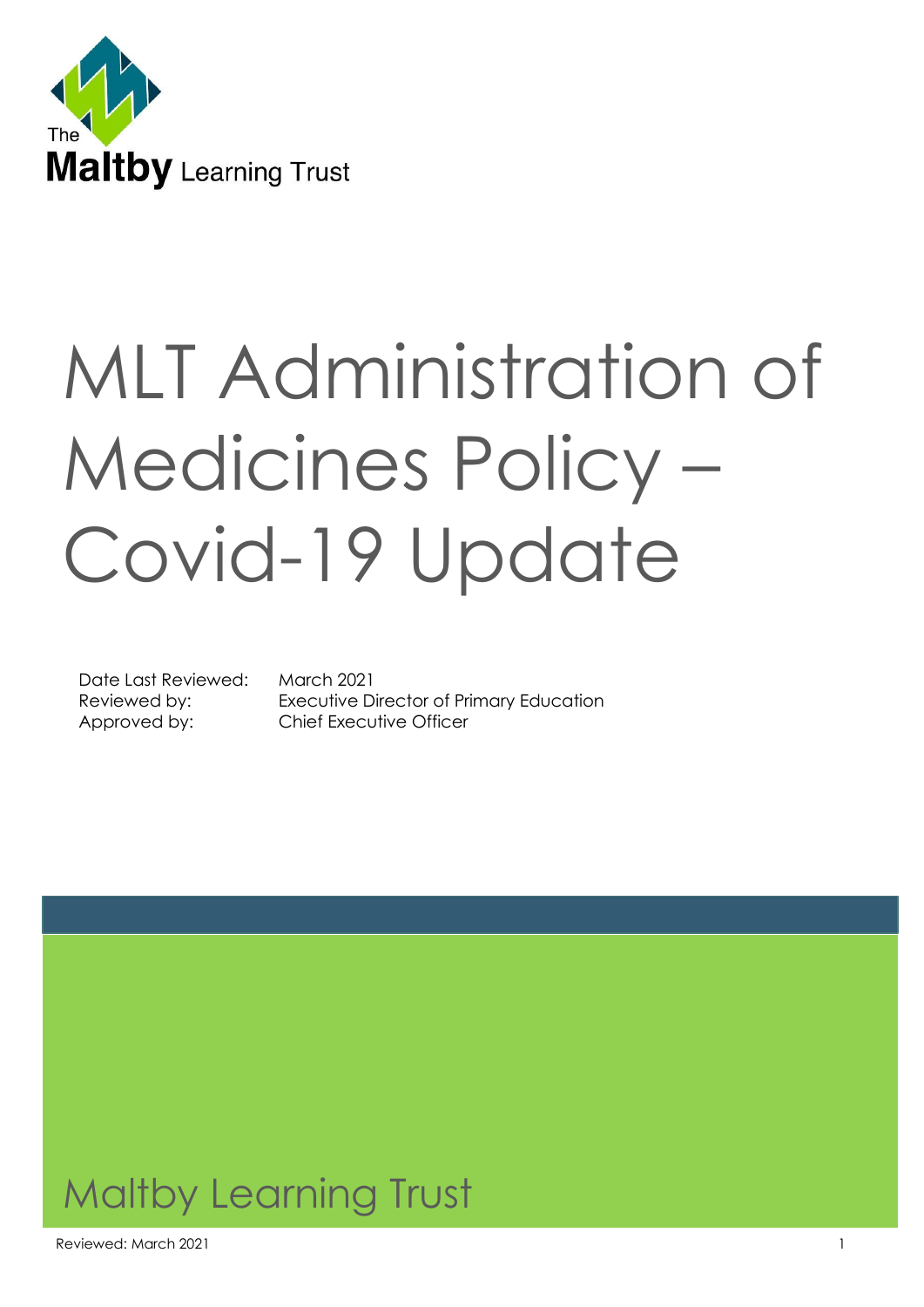#### POLICY STATEMENT

The Maltby Learning Trust is committed to safeguarding and promoting the welfare of children and expects all staff, volunteers and visitors to share this commitment.

It must be noted that "medicines should only be administered at school when it would be detrimental to a child's health or school attendance not to do so" *DFE Publication: Supporting Pupils at School with Medical Conditions. August 2017*

Under normal circumstances, Trust Academies will not administer to children any medicines that have not been prescribed by a GP or consultant. All medicines MUST be in the original packaging with the pharmacist's label attached stating the GP / Consultant's prescribing instructions. Trust Academies will only administer the dose prescribed by the GP/Consultant in accordance with the instructions on the pharmacist's label. All the necessary paperwork must be completed by the parent before an Academy will accept any medication into the building. In the exceptional circumstance that a non-prescribed medication is to be administered (see below) this must be in the original packaging and be in a premeasured dosage (eg tablet or pre-measured medicine) – staff will not be asked to measure out nonprescribed medication. The Trust defines which non-prescription medication it will administer and the circumstances in which it will be given.

**Covid-19** – During periods of Covid-19 restriction, Academies will work with parents to minimise the number of children to whom medication is administered. Administration of medication presents practical challenges while enforcing social distancing guidance, as such, measures to ensure the wellbeing of students and staff whilst administering medication will be planned for at an individual Academy level using the guidance in this policy.

#### POLICY AIMS

- To ensure the safe administration/supervision of medication to children where necessary to help support attendance.
- To ensure the on-going care and support of children with long term medical needs via a health care plan.
- To explain the roles and responsibilities of Trust staff in relation to medication.
- To clarify the roles and responsibilities of parents in supporting Academies to adhere to the policy.
- To outline to parents and staff the safe procedure for medication storage.
- To outline the safe procedure for managing medicines on educational visits.

**Covid-19** – To ensure that medication is administered safely during periods of Covid-19 restriction.

#### ROLES AND RESPONSIBILITIES

#### PRINCIPAL

- To ensure that their Academy's policy is developed and effectively implemented with all relevant stakeholders.
- To ensure that all staff are aware of the policy for supporting students with medical conditions and understand their role in its implementation.
- To ensure that sufficient trained numbers of staff are available to implement the policy and deliver against all individual healthcare plans, including in contingency and emergency situations - This will be recorded on form E (Appendix 8) which will be kept in their personnel file.
- If necessary, recruit a member of staff for the purpose of administering medicines where a child has severe/acute needs.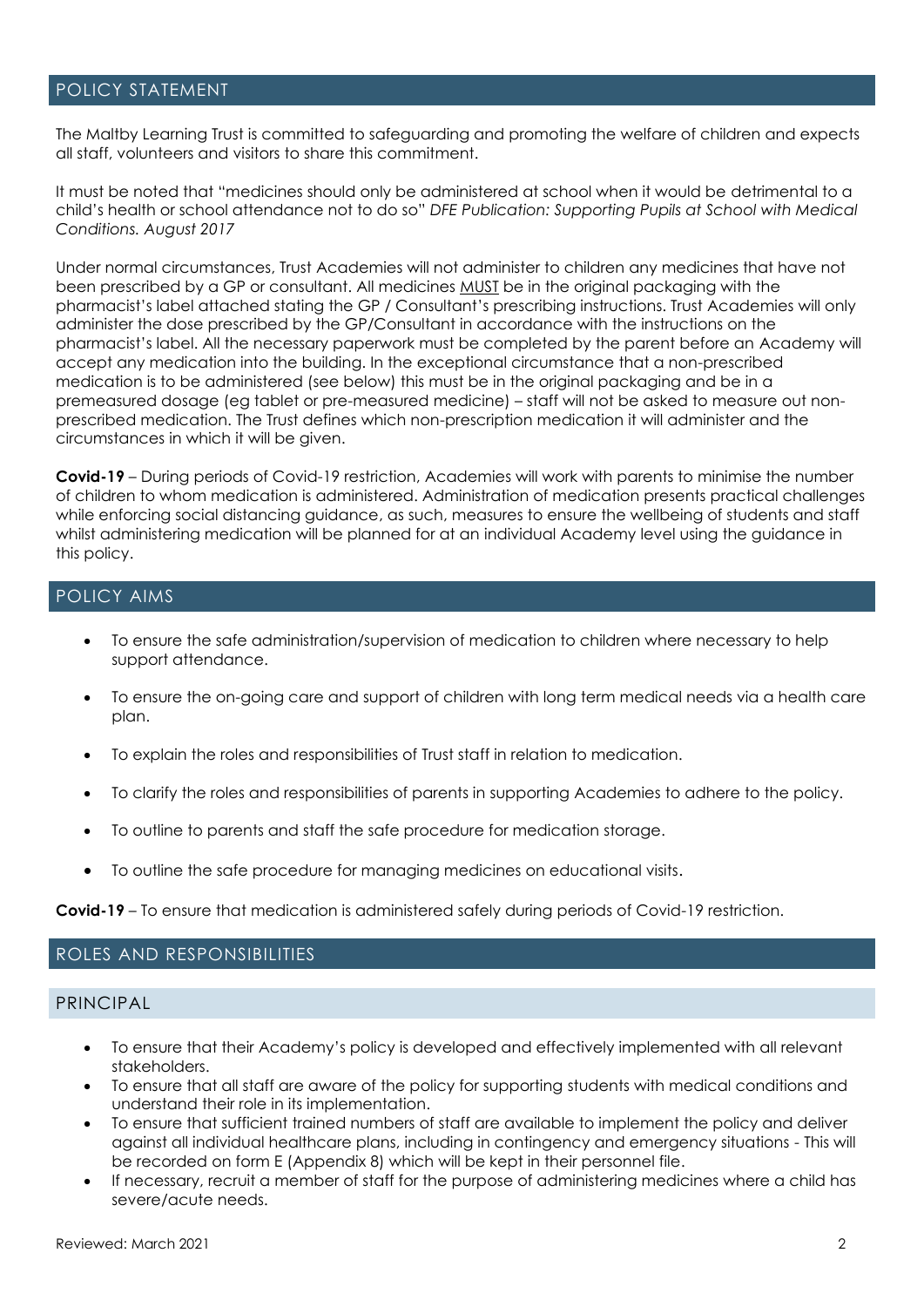- To have overall responsibility for the development of individual healthcare plans.
- To make sure that Academy staff are appropriately insured and are aware that they are insured to support students.
- To contact the nursing service in the case of any child who has a medical condition that may require support at the Academy, but who has not yet been brought to the attention of the appropriate school nurse.
- To ensure that the parents are aware of the MLT 'Administration of Medicines Policy'.

**Covid-19** – To monitor measures implemented to reduce any identified risks created by the administration of medicine during Covid-19 restriction and adjust them as necessary.

#### STAFF

- To be asked to provide support to students with medical conditions, including the administration of medicines, although they cannot be required to do so.
- To take into account the needs of students with medical conditions that they teach.
- To receive sufficient and suitable training and achieve the necessary level of competency before they take on responsibility to support children with medical conditions.
- To know what to do and respond accordingly when they become aware that a student with a medical condition needs help.
- To follow the procedures outlined in this policy and record actions using the appropriate forms.
- To be fully aware of health care plans written by relevant health care professionals for children with complex or long-term medical needs.
- To share medical information where necessary to ensure the safety of a child.
- To retain confidentiality where possible.
- To complete any training relevant to the administration of medicines in schools if they are willing to administer it.
- To complete the relevant paperwork as outlined in this policy when administering medicines.
- To take all reasonable precautions to ensure the safe administration of medicines.
- To contact parents with any concerns or refused dose of medication without delay.
- To take account of the medical needs of students and the need to administer medication when planning trips and excursions.

**Covid-19** – To read, and ensure they understand, the guidance and policy changes issued during times of Covid-19 restriction.

**Covid-19** – To contribute to and implement any changes to the healthcare plans of individual student during times of Covid-19 restriction.

#### PARENTS/CARERS

- To provide the Academy with sufficient and up-to-date information about their child's medical needs.
- To, in some cases, be the first to notify the Academy that their child has a medical condition.
- To act as key partners and be involved in the development and review of their child's individual healthcare plan.
- To carry out any action they have agreed to as part of its implementation, e.g. provide medicines and equipment and ensure they or another nominated adult are contactable at all times.
- To ensure medication is in date and labelled with the appropriate pharmacist dispensing label containing GP's dosage instructions.
- Ensure inhalers are in date and have sufficient medication left in them.
- To notify the Academy of any changes to the medication/dose. This must be supported by either a letter from G.P or medication labelled with new dosage instructions on.
- To follow Trust procedures for bringing medication into the Academy.
- To take any long-term medication (e.g. inhalers) home at the end of each academic year.
- To keep the child off school if they are acutely unwell or have a contagious condition. (Recommendations from the Health Protection Agency are used by the Trust).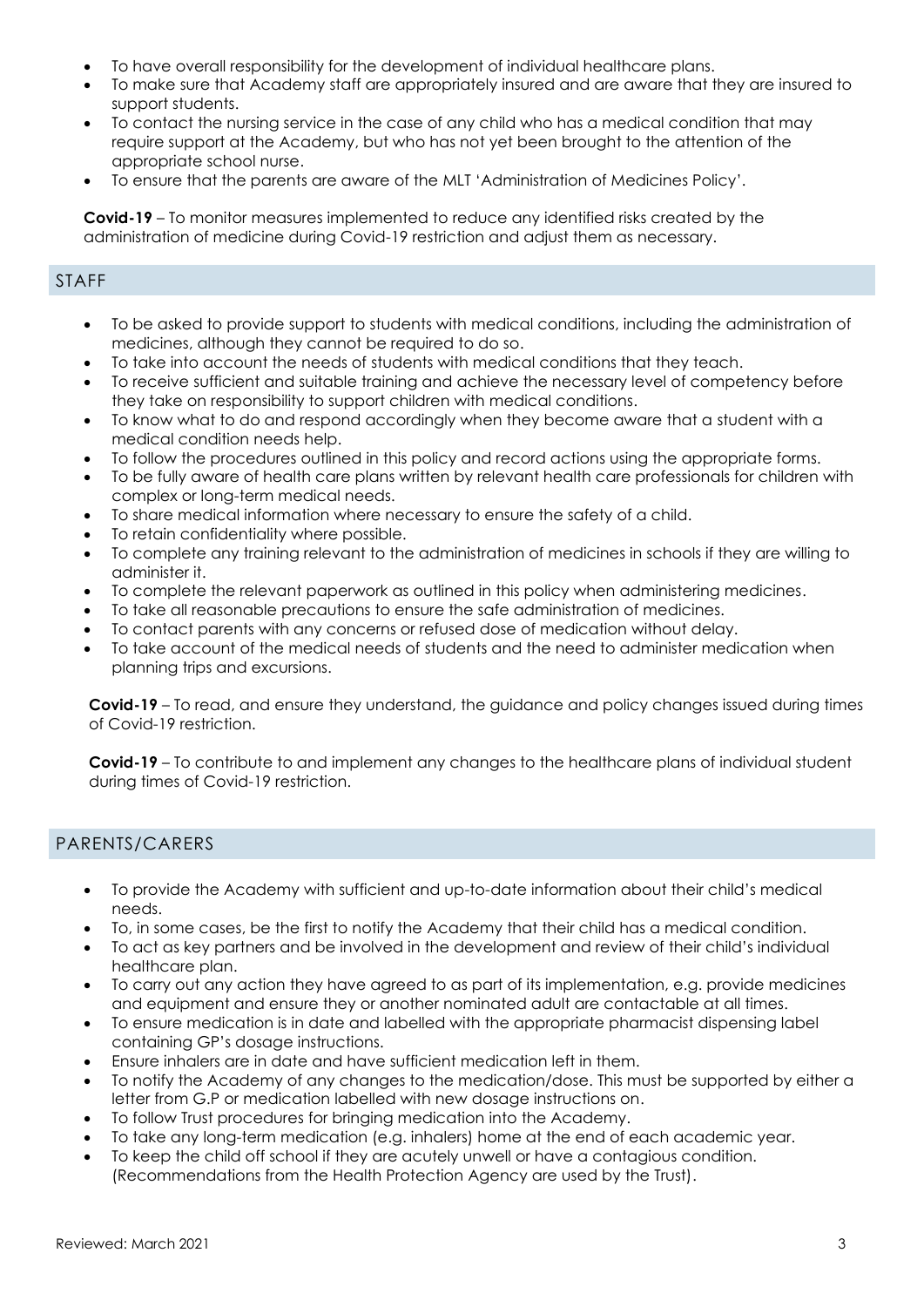**Covid-19** - To follow the Academy Covid-19 response in the case of a positive Covid-19 test result as set out in the MLT First Aid Policy.

#### STUDENTS

- To provide information about how their condition affects them.
- To be fully involved in discussions about their medical support needs and contribute as much as possible to the development of, and comply with, their individual healthcare plan.

## SCHOOL NURSES

- To notify the Academy when a child has been identified as having a medical condition which will require support in school before the child starts at a Trust Academy.
- To support staff on implementing a child's Individual Healthcare Plan (IHP) and provide advice and liaison, for example on training.
- To liaise with lead clinicians locally on appropriate support for the child and associated staff training needs; for example, there are good models of local specialist nursing teams offering training to Trust staff, hosted by a local school.
- To be a valuable potential resource for a school seeking advice and support in relation to children with a medical condition.

#### INFECTIOUS ILLNESSES

All staff will refer to the Health Protection Agency guidance when responding to a child who is ill and considered to potentially be infectious. In this case the need to safeguard other children may override the need to be inclusive of the ill child and all staff will take necessary steps to prevent the spread of infection and take appropriate action. Parents/carers will be asked to collect children or keep them at home if there is a risk of infecting other children.

**Covid-19** – During times of Covid-19 restriction, all staff will follow the infection control guidance set out in the individual Academy risk assessment and Covid-19 plan.

**Covid-19** – If a child presents with Covid-19 symptoms, staff will follow the procedures laid out in the MLT First Aid Policy and the individual Academy risk assessment.

#### TRAINING

Staff must not give prescription medicines or undertake healthcare procedures without appropriate training (updated to reflect requirements within individual healthcare plans).

Any member of staff who agrees to accept responsibility for administering prescribed medicines to a child or supporting a child with a medical condition will have appropriate training and guidance. They should also be aware of possible side-effects of any medicines and what to do if they occur. All staff will be able to notify the Principal or a member of SLT if they are unwilling to administer medicines and they will not be asked to administer medicines. This will be kept in their personal file. No volunteer will be asked to administer medication without the correct authorisation and check forms being completed. Please refer to Administering Medicines Procedures (Appendix 1 – within the Academy OR Appendix 2 – during educational visits).

Any medication that is to be administered to children in any form other than liquid or tablet will require additional training from the school nurse prior to staff agreeing to administer the medication. Staff will not administer medicines by injection, apart from administering insulin to diabetic children or through an epipen. Training must not be provided by parents, carers or any other non-medical professional. The Academy will ensure that there are sufficient members of staff who are appropriately trained to manage such medicines as part of their duties and provide robust cover for staff absence, visits etc. The Principal and SLT will ensure that there are appropriate systems for sharing information about children's medical needs.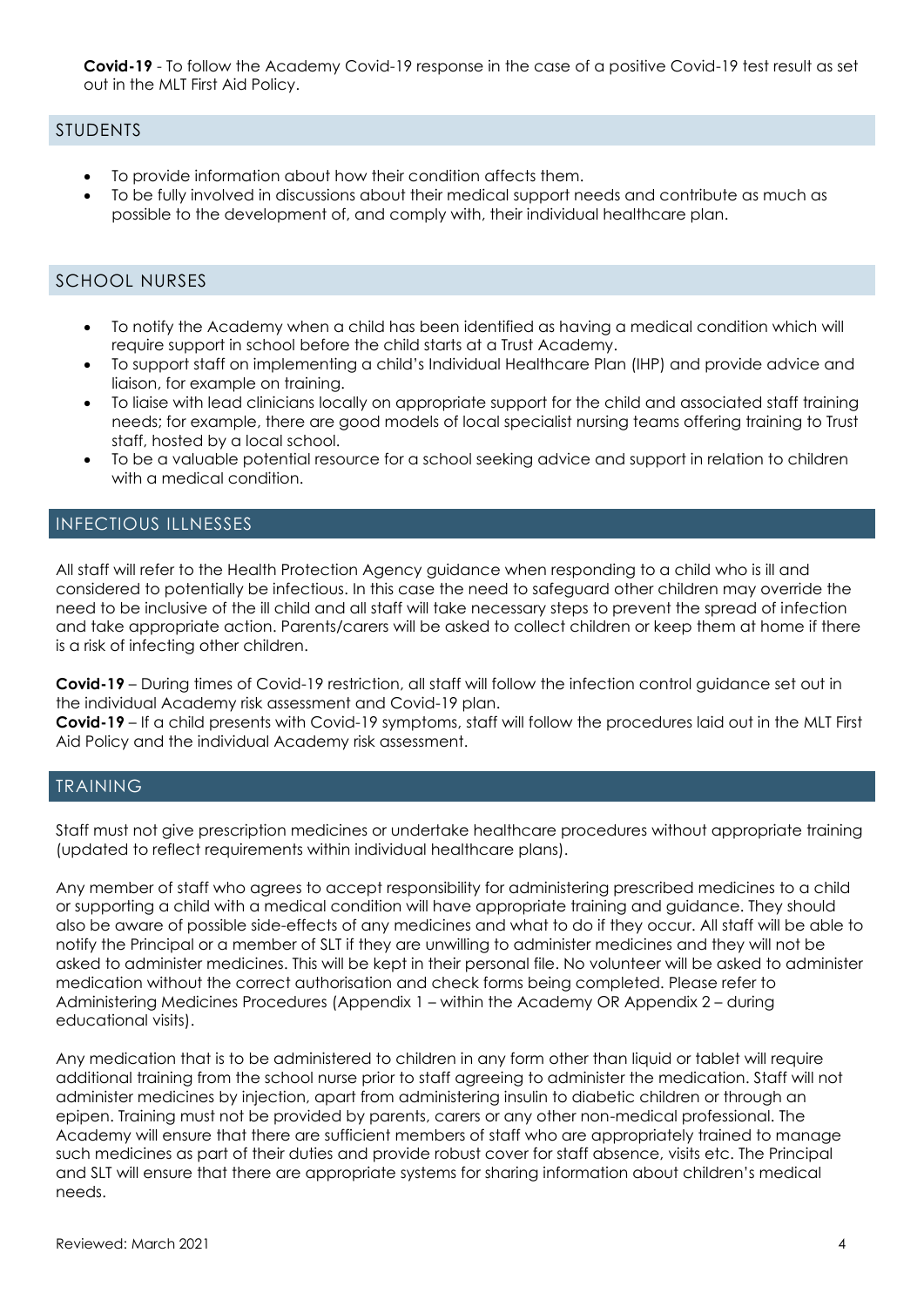The Principal and SLT will be responsible for making sure that staff have appropriate training to support children with medical needs and will arrange training appropriate to the needs of the Academy in conjunction with the School Nursing Service or specialist nursing teams.

The family of the child will provide relevant information to Academy staff about how their child's needs can be met. They must not be the sole trainer when delivering staff training as a relevant medical professional must also deliver training, for example the school nurse.

Healthcare professionals, including the school nurse, can provide confirmation of the proficiency of staff in a medical procedure. The Principal and SLT will satisfy themselves that the training provided has given staff sufficient understanding, confidence and expertise and that arrangements are in place to up-date training (including refresher training) on a regular basis. A first-aid certificate does not constitute appropriate training in supporting children with medical conditions. The Academy administration office will maintain a record of staff members who are trained to administer medication through retention of form E (Appendix 8).

#### NON-PRESCRIBED MEDICATION

The Trust will not, apart from in defined exceptional circumstances (see Appendix 13 - Note J), allow Academies to store or give medication that has not been prescribed by a GP or consultant for a child. This will include medication given under the minor ailment scheme and medication bought over the counter. This is because the medication will not have a dispensing label on the container providing all the relevant information required.

Under exceptional circumstances, for example residential visits, medication must be given in a clearly labelled packet with the dosage premeasured (for example individual dosages of calpol or calprofen) OR be in a container with an official label, including the child's name, if it has been prescribed by a pharmacist. The Trust defines the type of non-prescription medication which can be given and the circumstances in which this can happen. No over the counter medication will ever be given in conjunction with a prescription medication without specific instruction from the child's GP.

NO CHILD UNDER 16 SHOULD EVER BE GIVEN ASPIRIN OR PRODUCTS CONTAINING ASPRIN.

#### STORAGE OF MEDICATION

Parents will be responsible for obtaining their child's medicine and ensuring these are up to date. Medication must not be brought into an Academy by the child. The parent must hand all medication to a member of the office staff. Medicines must be in date, in the original container in which dispensed with the dispensing pharmacy label attached and the prescriber's instructions for administration. Staff should ensure that the supplied container is clearly labelled with the name of the child, the name and dose of the medicine and the frequency of administration. Staff should never accept medicines that have been taken out of the container nor make changes to dosages on parental instruction. The exception to this is insulin which may be provided in an insulin pen or pump, rather than its original container, but must be in-date and delivered as prescribed.

Parents must complete an authorisation form (Form B – Appendix 5), prior to any medication being brought into the Academy. Administration of this medication must then be agreed and the header of 'Form C – Record of medicine administered to a child' (Appendix 6) completed prior to medication being administered by Academy staff. Parents must clearly state the name of the medication to be administered, the dosage, the time it is to be given and the procedure for administering the medication. The form must be signed and dated. Please refer to Administering Medicines Procedures (Appendix 1 – within the Academy OR Appendix 2 – during educational visits).

Large volumes of medication should not be stored (no more than one half term's supply should be kept in an Academy at a time\*.) Prescribed medication kept at the Academy should be kept in the administration office to be readily accessible when required. Children should know where their medicines are stored, who is administering it to them and be able to access them immediately.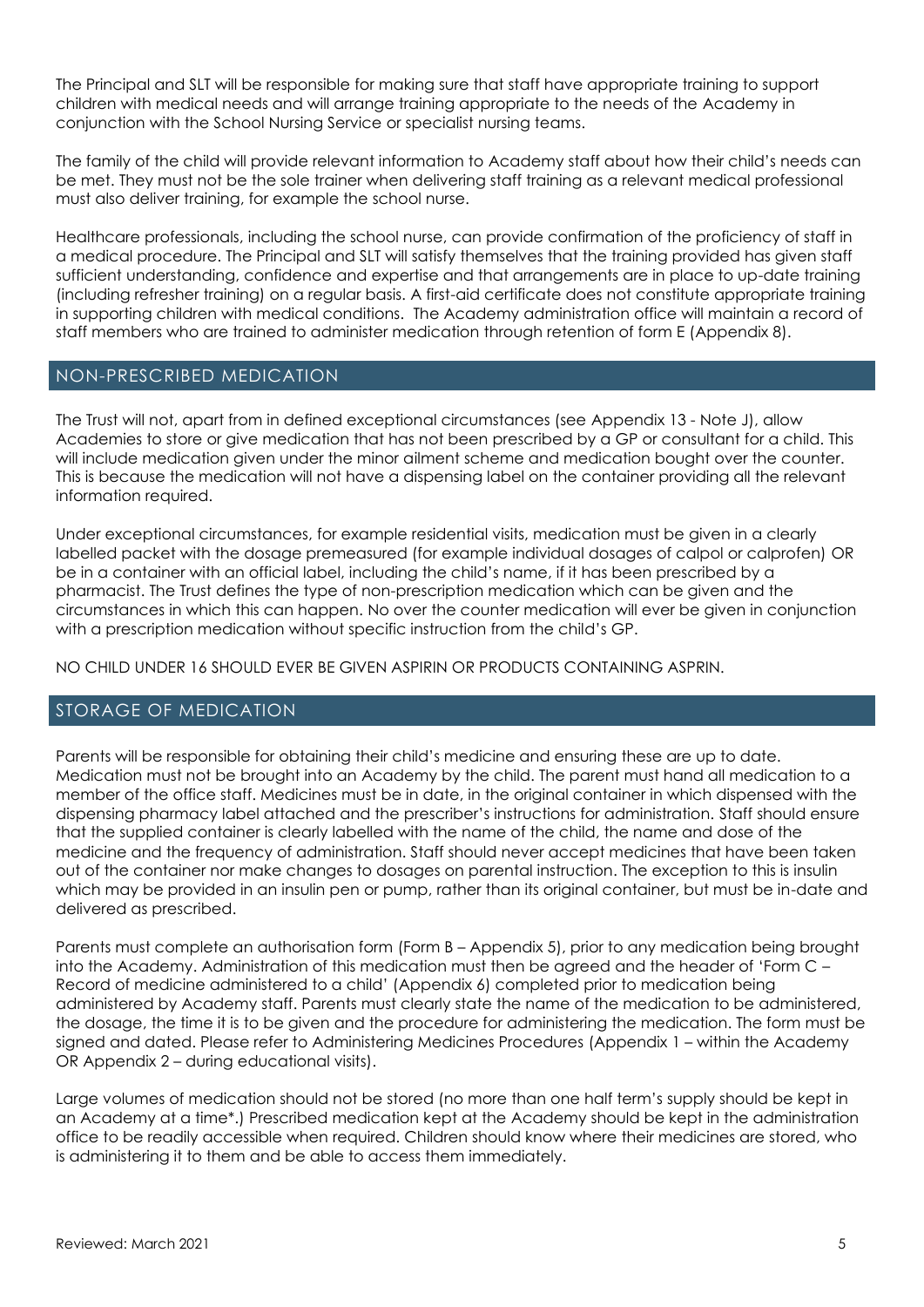All emergency medicines, such as asthma inhalers, blood glucose testing meters and adrenaline pens, must be readily available (in the medical room and classroom) to children and will not be locked away. Inhalers should always be available during physical education, break times, sports activities and educational visits. KS2 children should be encouraged to carry their blue (preventer) inhaler with them (a second inhaler will be kept in the Academy office).

Adrenaline pens (used for children with acute or severe allergic reactions to certain food or substances) should be in a named container with a large red cross on the box and instructions clearly written inside the box. All staff should be made aware of where these boxes are kept in the medical room and classroom (one in each location for each child); this will be recorded in each child's 'Individual Healthcare Plan' (Form A – Appendix 4)

All other medication will be kept in a locked cupboard or locked refrigerator. Under no circumstances should medicines be kept in first-aid boxes. No medication should ever be stored in the same refrigerator as food products.

\* Controlled drugs, such as Ritalin, Rectal Diazepam, Midazolam, are controlled by the Misuse of Drugs Act. Please refer to Controlled Drugs guidance below.

#### REFUSAL TO TAKE MEDICATION

If a child refuses a dose of medication, the child will not be forced to take the dose.

The parent/carer will be contacted that day. The missed dose and parental comments will be recorded in the 'missed dose section' of the appropriate form.

#### SPILLAGES

Any spillages (including broken / dropped tablets) will be recorded and parents will be informed. This will be recorded on form I (Appendix 12).

**Covid-19** – Any tablets or medication spat out by a child will be cleaned up using appropriate PPE (gloves/apron).

#### RECORD KEEPING

Records offer protection to staff and children and provide evidence that agreed procedures have been followed - recording formats are included at the end of this document. Records should be kept for a period of time as governed by the Trust data retention scheme.

#### PRIOR TO ACCEPTING MEDICATION

Often a parent will prefer to give medication themselves and therefore, where possible, medication should be given by parents outside Academy hours or by parents at the Academy. Where medication is specifically prescribed to be given during Academy hours, parents can request that this be given by a member of Academy staff. Children with long term medical conditions may require medication to be given on a regular basis and the Academy will ensure that staff who volunteer to give medication receive the relevant training to do this safely.

Short term medication should only be brought into the Academy if it is detrimental to the child's health not to have the medication during the school day. Most antibiotics/other medication can be given around school hours and the Trust asks parents to ensure that they request antibiotics which can be given at home. Where antibiotics/other medication have to be given during the school day this will be done by a trained member of staff who has volunteered to give medication.

Parents must complete an authorisation form (Form B – Appendix 5) prior to any medication being brought into the Academy. Parents must clearly state the name of the medication to be administered, the dosage, the time it is to be given and the procedure for administering the medication. The form must be signed and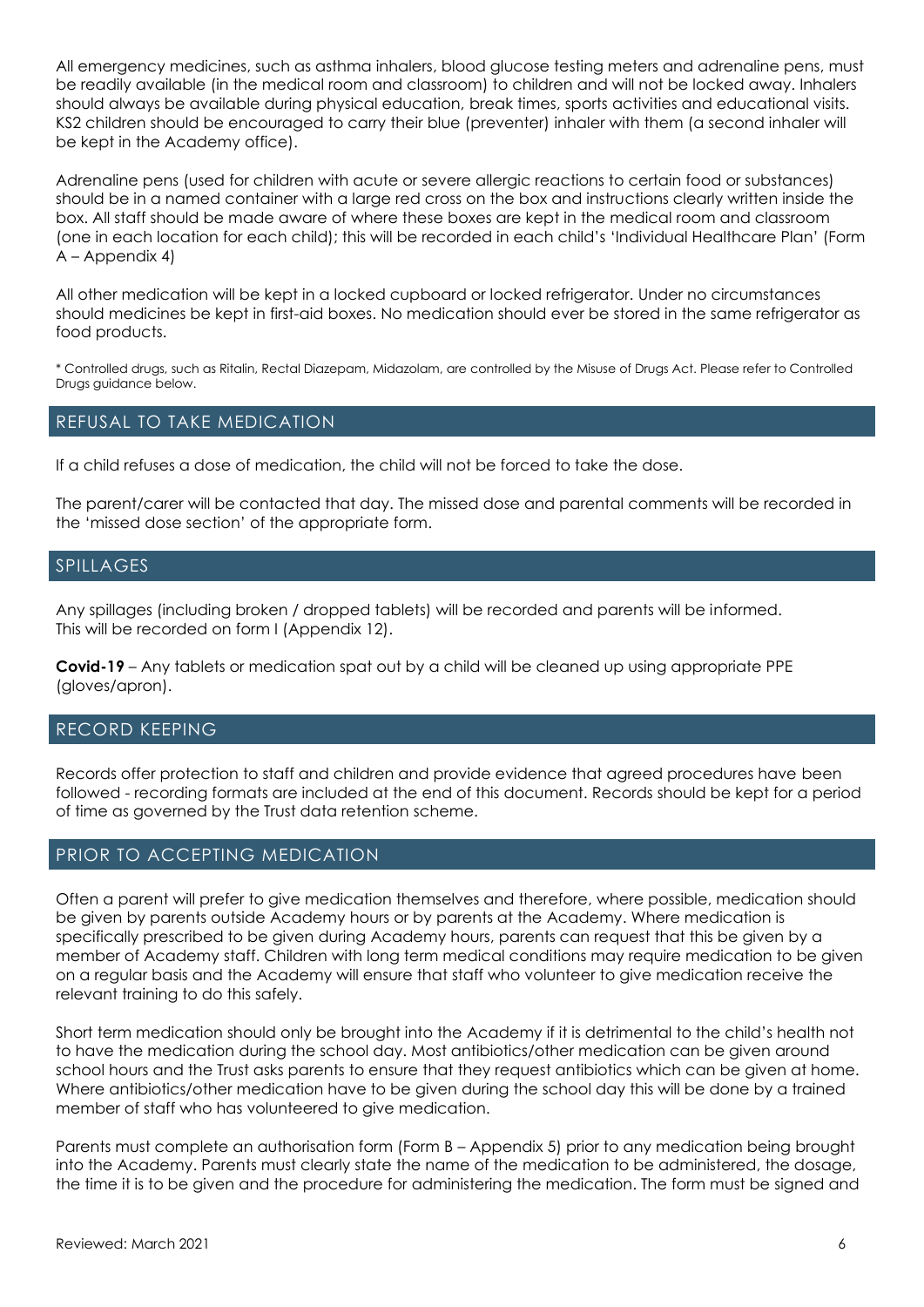dated. A decision will then be made as to whether the Academy can administer the medication or not and parents informed of the outcome.

**Covid-19** – During times of Covid-19 outbreak, staff should try to ensure that medication is not brought into the Academy unless absolutely necessary. Where this is needed, the appropriate forms will be provided to parents through email and will be completed remotely. The email will be retained to provide an audit trail of the permissions granted.

#### ACCEPTING MEDICATION

Trust Academies will not accept medication that has been taken out of the container as originally dispensed, nor make changes to the prescribed dose, unless this is insulin in an insulin pump or driver.

Medicines (apart from the above exception) should always be provided in the original container as dispensed by the pharmacist and should include the prescriber's instructions for administration.

The medication should be brought into the Academy and the header of Form C (Appendix 6) completed prior to medication being administered by Academy staff. Upon receipt of medication, staff administering medication must check the following information is present on the pharmacy label and complete approval has been given for medication to be administered:

- o Name of child.
- o Name of medicine.
- o Dosage.
- o Written instructions provided by prescriber.
- o Expiry date.
- o Number/amount of medication provided.

NB: The label "To be taken as directed" does not provide sufficient information. Precise information must be supplied.

The parent/carer must present the medication to the Academy office. It must never be sent with the child.

**Covid-19** – During times of Covid-19 restriction, medication will be brought into the Academy by prearranged appointment and handed over applying the Academy's individual procedures. Social distancing should be maintained at all times.

#### ADMINISTERING MEDICATION

Where possible, the Academy will support the children to self- administer medication in the presence of an adult – except KS2 children who may self-administer blue asthma inhalers (preventer).

Prior written consent must be given by the parents/carers for any medication to be given to a child.

*This will be recorded on form C (Appendix 6).*

A record will be kept of all the drugs and medicines administered at the Academy.

Staff administering medication must complete the 'Record of Medication administered to an individual child' (Form C – Appendix 6) after every dose of medication is given. This record must be signed, dated and a time recorded. This record must be stored in the 'medicines folder' in the medical room. The 'Record of medication given to all children' (Form D – Appendix 7) must also be updated.

The record must be kept even if the child refuses to take the medication. The child should not be forced to take the medication. Parents should be notified immediately if a child refuses medication. Emergency services should be contacted if necessary.

The child should have had at least the first dosage of any new medication at home before it is brought into the Academy.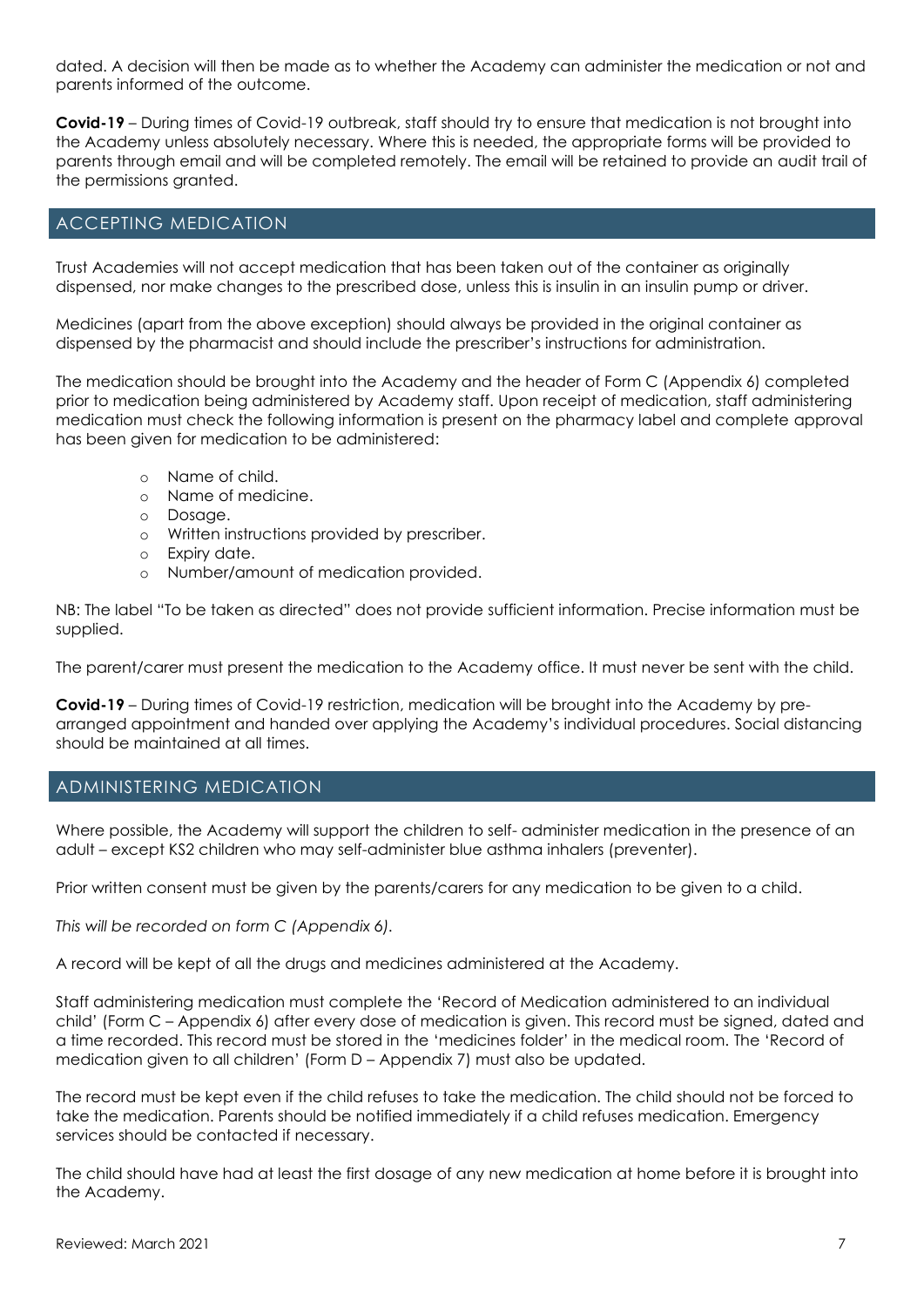The parent/carer will be responsible for collecting the medication at frequent intervals in order to review expiry dates and quantity of remaining medication. Any medication that is no longer required must be returned to the pharmacy by the parent/carer for destruction.

**Covid-19** – During times of Covid-19 restriction, medication will still be administered where absolutely necessary. Staff administering medication will wear appropriate PPE (gloves/fluid resistant apron/face covering).

#### CHILDREN WITH COMPLEX NEEDS

Healthcare plans must be drawn up for any child with a medical condition that needs management – refer to the separate 'Supporting Students with Medical Needs Policy'. The Healthcare plan should include instructions as to how to manage a child in an emergency. The main purpose of an individual Health Care Plan – Form A for a child with medical needs, is to identify the level of support that is needed, day to day management and permission for the Academy to administer medication on an on-going basis or in an emergency situation.

An individual Health Care Plan clarifies for staff, parents, and the child the help that can be provided. It is important for staff to be guided by the child's GP or paediatrician. Staff should agree with parents how often they should jointly review the plan. The Health Care Plan should be reviewed at the beginning of each academic year as a minimum, or more frequently, depending on the nature of the child's particular needs.

Most children with medical needs are able to attend school regularly and, with some support from the Academy, can take part in most normal activities. However, Academy staff may need to take extra care in supervising some activities to make sure that these children, and others, are not put at risk. Additional supervision must be written into the child's Health Care Plan. An individual risk assessment may need to be completed prior to the child carrying out any identified activities.

• Where a child is returning to an Academy following a period of prolonged absence due to their medical condition, support will be identified and provided to ensure that their return to school is as smooth as possible. This reintegration plan will be written by a member of SLT and attached to the Health Care Plan (Form A - Appendix 4).

*Long term medication will be recorded on form B (Appendix 5).``````*

**Covid-19** – All Individual Healthcare Plans should be reviewed during times for Covid-19 restriction. This review should utilise specialist support from partner agencies and clearly identify any risk to the child or staff members presented through the plan in a Covid-19 period. Any adjustments made to mitigate these risks must be clearly marked and agreed with senior leaders.

**Covid-19** – Where a student's needs are identified as presenting high levels of risk (for example where children have a tracheostomy), there should be careful consideration of the specialist equipment needed and adjustments to be made in order to meet the child's needs (see Intimate Care Policy). This should be done in close consultation with specialist nurses at all times.

#### EMERGENCY ASTHMA INHALERS

All Trust Academies have asthma inhalers in the Academies that will be available to students who have been diagnosed with asthma and who usually have an inhaler in school.

Emergency inhalers must only be used if a student's own inhaler is lost, broken or expired.

Parents or Carers of students must sign form B and tick to say they are happy for an emergency inhaler to be used if their child's own inhaler is not available/able to be used.

All students using an emergency inhaler must use a spacer for hygiene purposes.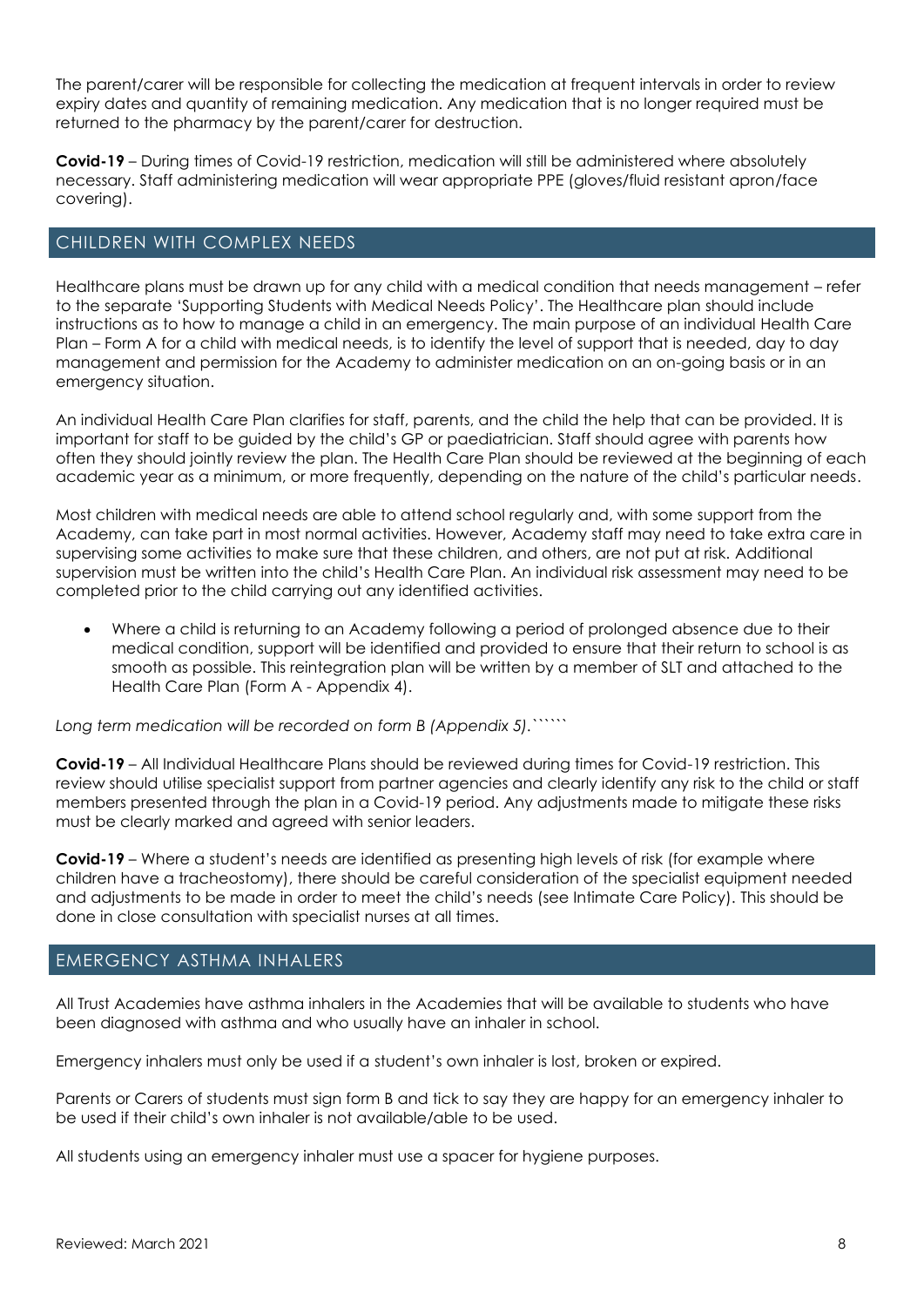Parents/Carers of students using an emergency inhaler must be informed immediately and a new inhaler provided as soon as possible.

Staff administering the emergency inhaler must log this in an individual child's administered medicines record (form C).

**Covid-19** – If an emergency inhaler is used during a period of Covid-19 infection, it must be disposed of and a new inhaler sourced.

#### TIMINGS

Where the timing of medication allows, it should be administered at home by parents. However, when this is not possible, medication will be given as per the timings on the pharmacy instructions – where possible this will be at breaks or lunchtime in order to minimise the disruption to children's learning.

There will be two members of staff present at all times when any medication is administered. Staff will not be interrupted or approached to perform other duties whilst administering.

#### CONTROLLED DRUGS

The Principal or Vice-Principal must be informed if controlled drugs are being stored on Academy premises.

Controlled drugs, such as Ritalin, Rectal Diazepam, Midazolam, are controlled by the Misuse of Drugs Act. Therefore, it is imperative that controlled drugs are strictly managed between the Academy and parents.

No more than a week's supply of controlled drugs should be kept in the Academy at any one time and the amount of medication handed over to the Academy should always be recorded. *See Administering Medicines Procedures.*

Controlled drugs should be stored in a locked non-portable container and only specific, named staff allowed access to it. Each time the drug is administered it must be recorded, including if the child refused to take it.

The person administering the drug will receive appropriate training from the school nurse or an alternative appropriate health professional, prior to administering any medicines.

The person administering the controlled drug should monitor that the drug has been taken. Passing a controlled drug to another child is an offence under the Misuse of Drugs Act.

As with all medicines any unused medication should be recorded as being returned back to the parent when no longer required. If this is not possible it should be returned to the dispensing pharmacist. It should not be thrown away.

Controlled drug administration will be recorded on Form F (Appendix 9).

#### INCORRECT ADMINISTRATION OF MEDICATION

If medication is given in the wrong dose, or the wrong medication is administered to a child, parents/carers and the Academy Principal must be informed immediately, and medical advice sought via the NHS '111' service. Under normal circumstances Academies will advise parents to take children immediately to the doctors in these circumstances or, in cases where there has been a very significant error either in the amount or type of medication (eg. controlled medication) administered, an ambulance may be called.

Form K (Appendix 14) MUST be completed once an incident is concluded and must be countersigned by the Academy Principal.

#### STORAGE OF MEDICATION – FOUNDATION STAGE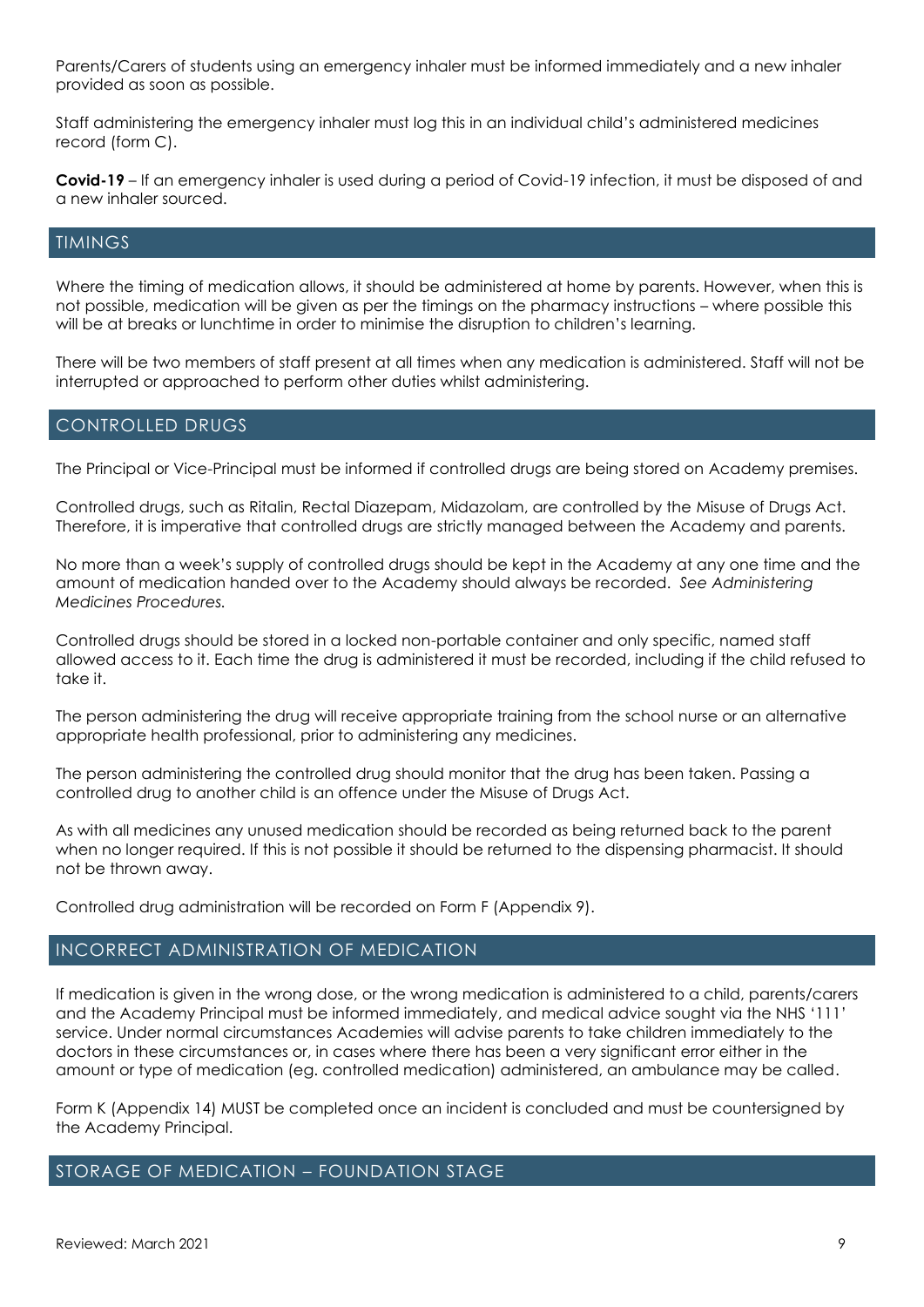Medication will be stored in accordance with the product instructions and follow the principles outlined above.

Inhalers/ Epipens for Foundation Stage will be kept in a safe place in the classroom so staff can access them readily if children require them. They will, however, be kept out of the reach of children for safety. Medication needing refrigeration will be stored in a fridge separate from any foods and in clearly labelled containers.

Foundation Stage children who stay at an Academy over the lunch time period will need an inhaler/Epipen to be kept with staff. This is because it is a long distance to retrieve an inhaler from the classroom should a child need it in an emergency.

### STORAGE OF MEDICATION – KS1/KS2

Key Stage 1/2 children should have two inhalers/epipens in the Academy at all times – it is the parent's responsibility to ensure that these are in date and have not run out. The inhalers/epipens will be kept both in a safe place in the classroom so staff can access them readily if children require them and in the Academy office – this way there will always be one in a known location at all times of day. They will, however, be kept out of the reach of children for safety.

The locked medicine cupboard (separate to the first aid box) in the office will be out of the reach of children and locked. The cupboard is easily accessible in case of an emergency.

Any medication requiring refrigeration will be stored in a lockable airtight container in the staff fridge. Children will be informed where their medication is kept.

**Covid-19** – Stocks of relevant PPE (gloves and fluid resistant aprons) will be kept with medication for use during administration during times of high Covid-19 incidence.

#### MEDICATION ON ACADEMY VISITS

Arrangements will be made to support students with medical conditions participating in educational visits. Teachers will allow for flexibility in their plan for the trip so as to allow students with medical conditions to participate according to their own abilities. We will make arrangements for the inclusion of students in Academy trips and activities unless evidence from a medical professional states that this is not possible.

All staff supervising visits should be aware of any medical needs and relevant emergency procedures. Where necessary individual risk assessments should be conducted.

It may be necessary for an additional teacher, parent or another volunteer to accompany a particular child on a 1:1 basis.

It should be ensured that a member of staff who is trained to administer any specific medication (e.g. epipens) accompanies the child and that the appropriate medication is taken on the visit.

Medicines should be kept in their original containers (an envelope is acceptable for a single dose provided this is very clearly labelled)

When accompanying children on residential trips, all medicines must be stored in a locked, secure container.

Staff responsible for administering medicines on residential trips must meet with parents prior to the trip to ensure an authorisation form (form B – Appendix 5) is completed. Any necessary training will be given by the school nurse or alternative health professional prior to the trip. The 'Record of medicine administered to an individual child' must be completed (form C – Appendix 6).

If in doubt staff should speak to a member of the Senior Leadership Team before administering any medicines.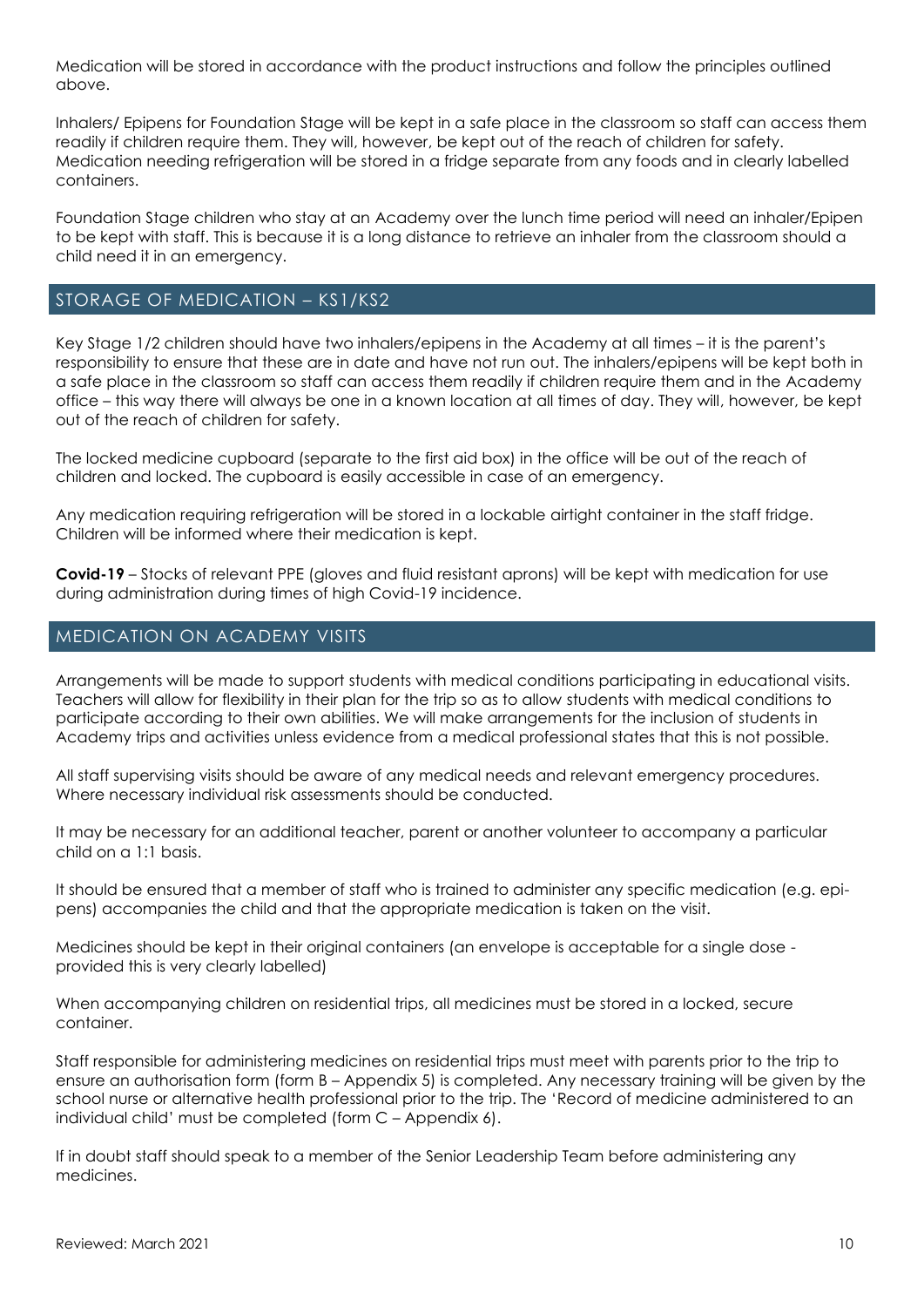In the case of reliever medication, the child will be informed where their medication is kept and who to ask if they require it.

Any children requiring medication on an educational visit will be recorded on a log prior to leaving.

All children requiring inhalers/epipens etc should have them with them on any educational visit at all times. These may be carried by the child or by a responsible adult.

In the case of epipens all supervising adults should know where the epipen is.

This will be recorded on form G part A - Educational Visits: Log of children requiring medication (Appendix 10).

Form G part B - Educational Visits: Record of Medicines administered to all children (Appendix 10).

#### EMERGENCY TREATMENT

#### EMERGENCY PROCEDURE

Trained first aiders are responsible for carrying out emergency procedures in the event of a need. Staff will follow the procedure as laid down in the Trust's First Aid Policy. All staff should know how to call the emergency services. Guidance on calling an ambulance is provided on Form H (Appendix11), which is displayed in the Academy Office, by Academy telephones and within the First Aid Policy. If anyone other than a member of the office staff calls an ambulance then the Academy office needs to be informed immediately so they can ensure that the child's records, HCP etc. are copied for the ambulance crew.

If an emergency occurs and a child needs to be transported to hospital then, in the absence of the parent, a member of staff must accompany the child in the ambulance and stay until the parent arrives. Staff should never take children to hospital in their own car; it is safer to call an ambulance. Healthcare professionals are responsible for any decisions on medical treatment when parents are not available.

The Academy will provide –

- The Individual Health Care Plan which should include instructions on how to manage a child in an emergency and identify who has the responsibility in an emergency.
- Any medical information the Academy holds for a child (e.g. details of medication administered, care plans etc) will be given to the emergency services.

#### HYGENE AND INFECTION CONTROL

All staff should be familiar with normal precautions for avoiding infection and follow basic hygiene procedures.

Staff will have access to protective disposable gloves and should take care when dealing with spillages of blood or other body fluids and disposing of dressings or equipment.

All staff will be familiar with the Health Protection Agency guidelines for responding to children who are ill or infectious.

**Covid-19** – In times where Covid-19 restrictions are in place, PPE will be available when cleaning any body spillages.

**Covid-19** – If Covid-19 symptoms are suspected the procedures set out the MLT First Aid Policy must be applied and enhanced PPE used in cleaning and bodily fluid, followed by adherence to the safe disposal guidelines.

#### LIABILITY AND INDEMNITY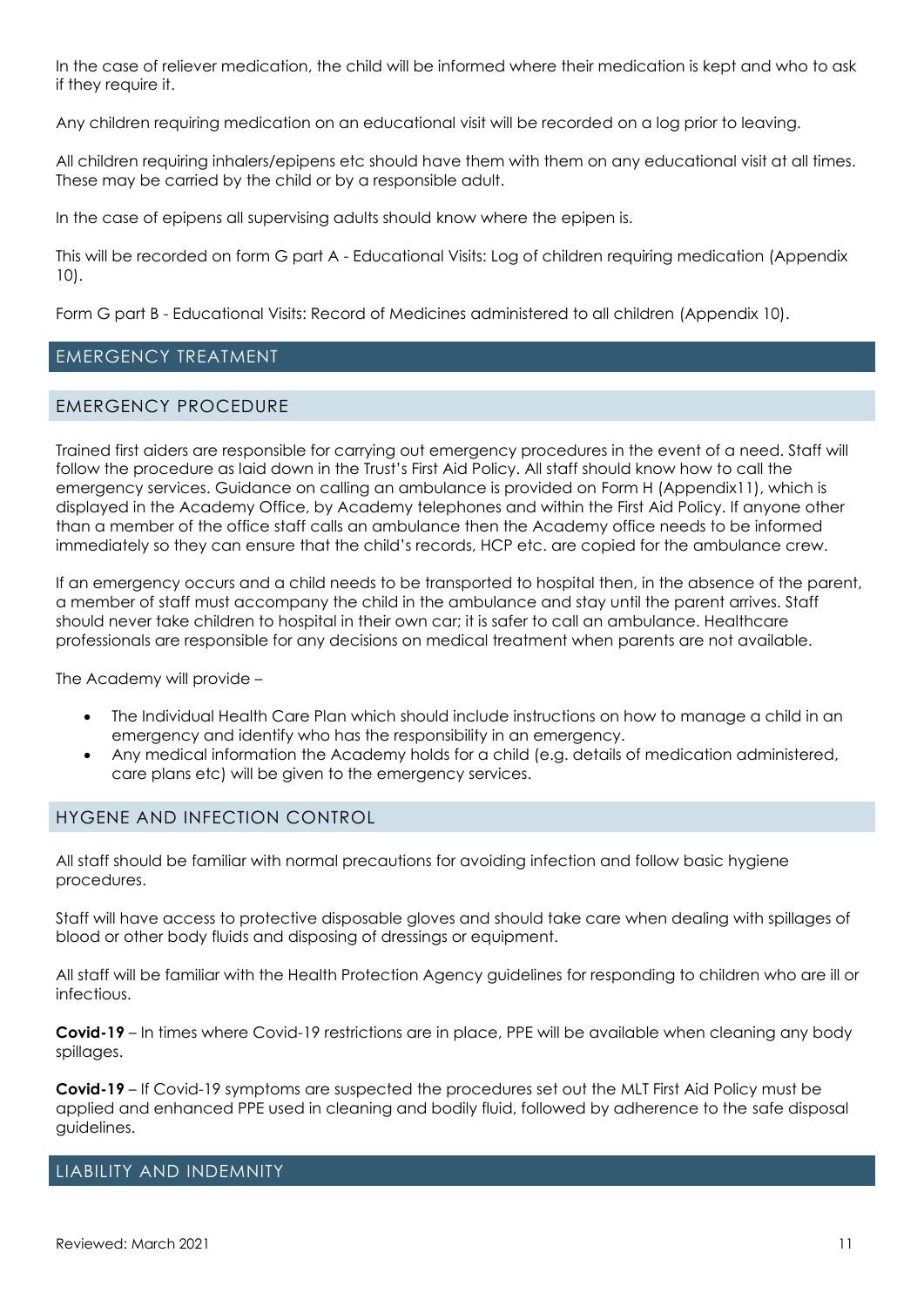The Trust board will ensure that the appropriate level of insurance is in place and appropriately reflects the Academy's level of risk.

## COMPLAINTS

Should parents or students be dissatisfied with the support provided they should discuss their concerns directly with the Year Group Leader, a member of SLT or the Principal.

If they do not feel they have been able to resolve the issue, then parents may make a formal complaint via the Trust's complaint procedure. Information regarding this can be found on the Academy website.

Making a formal complaint to the Department for Education should only occur if it comes within scope of section 496/497 of the Education Act 1996 and after other attempts at resolution have been exhausted. In the case of Academies, it will be relevant to consider whether the Academy has breached the terms of its Funding Agreement or failed to comply with any other legal obligation placed on it. Ultimately, parents (and students) will be able to take independent legal advice and bring formal proceedings if they consider they have legitimate grounds to do so.

## UNACCEPTABLE PRACTICE

Although Academy staff should use their discretion and judge each case on its merits with reference to the child's individual healthcare plan, it is not generally acceptable practice to:

- prevent children from easily accessing their inhalers and medication and administering their medication when and where necessary;
- assume that every child with the same condition requires the same treatment;
- ignore the views of the child or their parents; or ignore medical evidence or opinion (although this may be challenged);
- send children with medical conditions home frequently for reasons associated with their medical condition or prevent them from staying for normal Academy activities, including lunch, unless this is specified in their individual healthcare plans;
- if the child becomes ill, send them to the Academy office or medical room unaccompanied or with someone unsuitable;
- penalise children for their attendance record if their absences are related to their medical condition, e.g. hospital appointments;
- prevent students from drinking, eating or taking toilet or other breaks whenever they need to in order to manage their medical condition effectively;
- require parents, or otherwise make them feel obliged, to attend the Academy to administer medication or provide medical support to their child, including with toileting issues. No parent should have to give up working because the Academy is failing to support their child's medical needs; or
- prevent children from participating or create unnecessary barriers to children participating in any aspect of Academy life, including Academy trips, e.g. by requiring parents to accompany the child.

**Covid-19** – Fail to follow Covid-19 guidelines set out in the MLT First Aid Policy where Covid-19 symptoms are suspected.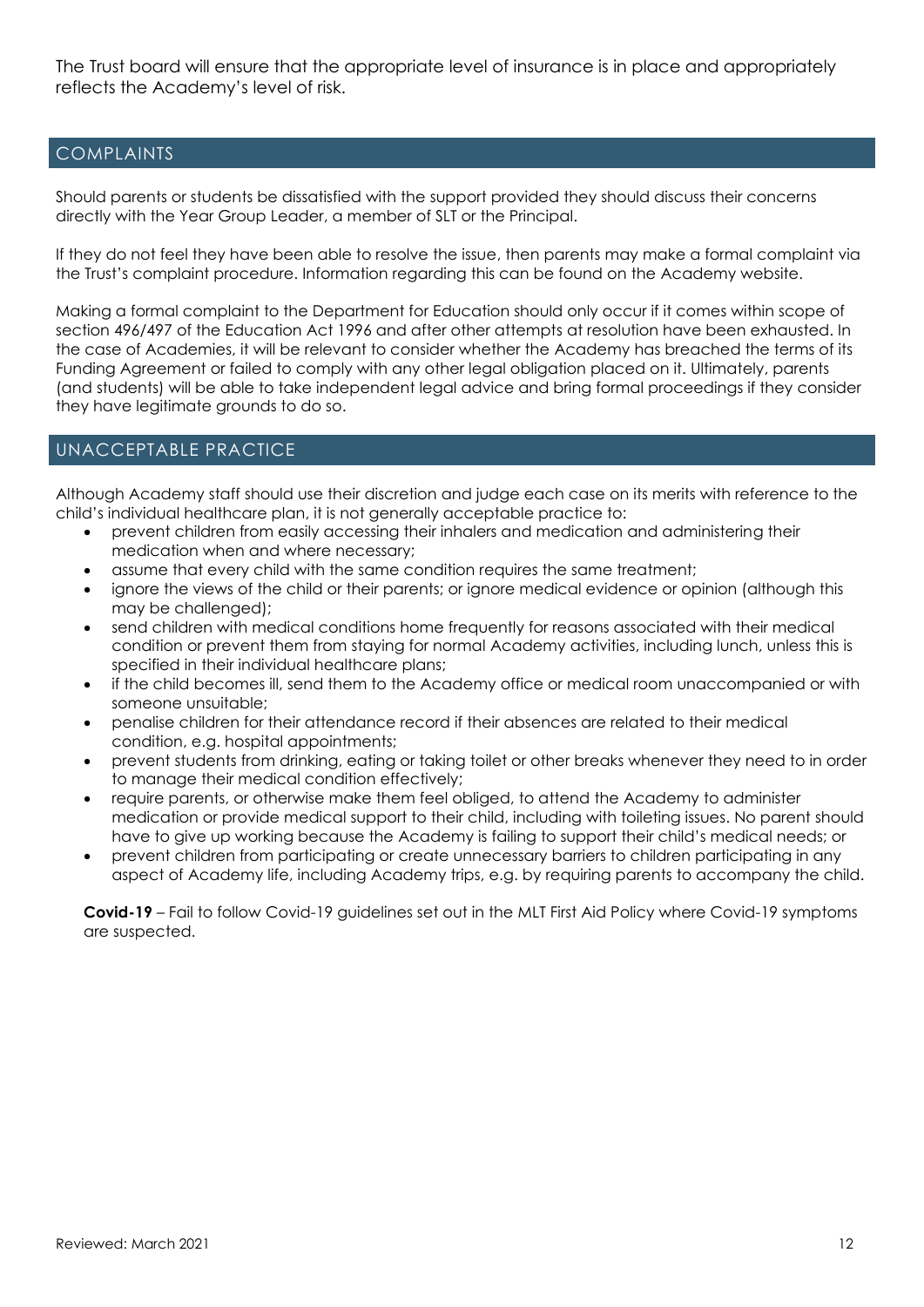#### APPENDIX 1 - PROCEDURES FOR ADMINISTERING MEDICINE DURING THE ACADEMY DAY

Following a parent/carer request for medicines to be administered, office staff must ask parents to complete an authorisation form. (Form B) *No medication can be accepted at this point.*

- 1. All requests will be given to a member of SLT or Year Group Leader, who will arrange for a member of staff to provide the medicine.
- 2. Staff administering medicines can receive training from the school nurse in how to administer the medication, if required. This should be discussed with a member of SLT.
- 3. Once a member of staff has agreed to administer medicines, parents or carers can bring the medication to the Academy. Staff administering medicines must complete the header of Form C (Record of medication administered to an individual child) and verify, from the pharmacy label:
	- Name of child on medication.
	- Name of medicine.
	- Dosage is specified.
	- Written instructions provided by prescriber.
	- Expiry date.
	- Number/amount of medication provided.

A copy of the child's photograph will be attached to the form by office staff.

*No dosage or administering instructions can be accepted from the parent/carer. They must be from the prescriber.*

- 4. When administering medicines staff must:
	- Ensure they wear protective clothing if necessary.
	- Check they have the correct child by comparing with the photograph attached to the form.
	- Ensure a member of teaching staff witnesses them administering the medication.
	- Ensure they complete an 'individual child administering medicines record' after each dose (form C).
	- Update form D record of medicine administered to all children.
	- Ensure medication is kept in the 'Medications Fridge' after each dose.

**Covid-19** – During times of Covid-19 restriction, PPE must always be worn when administering medication.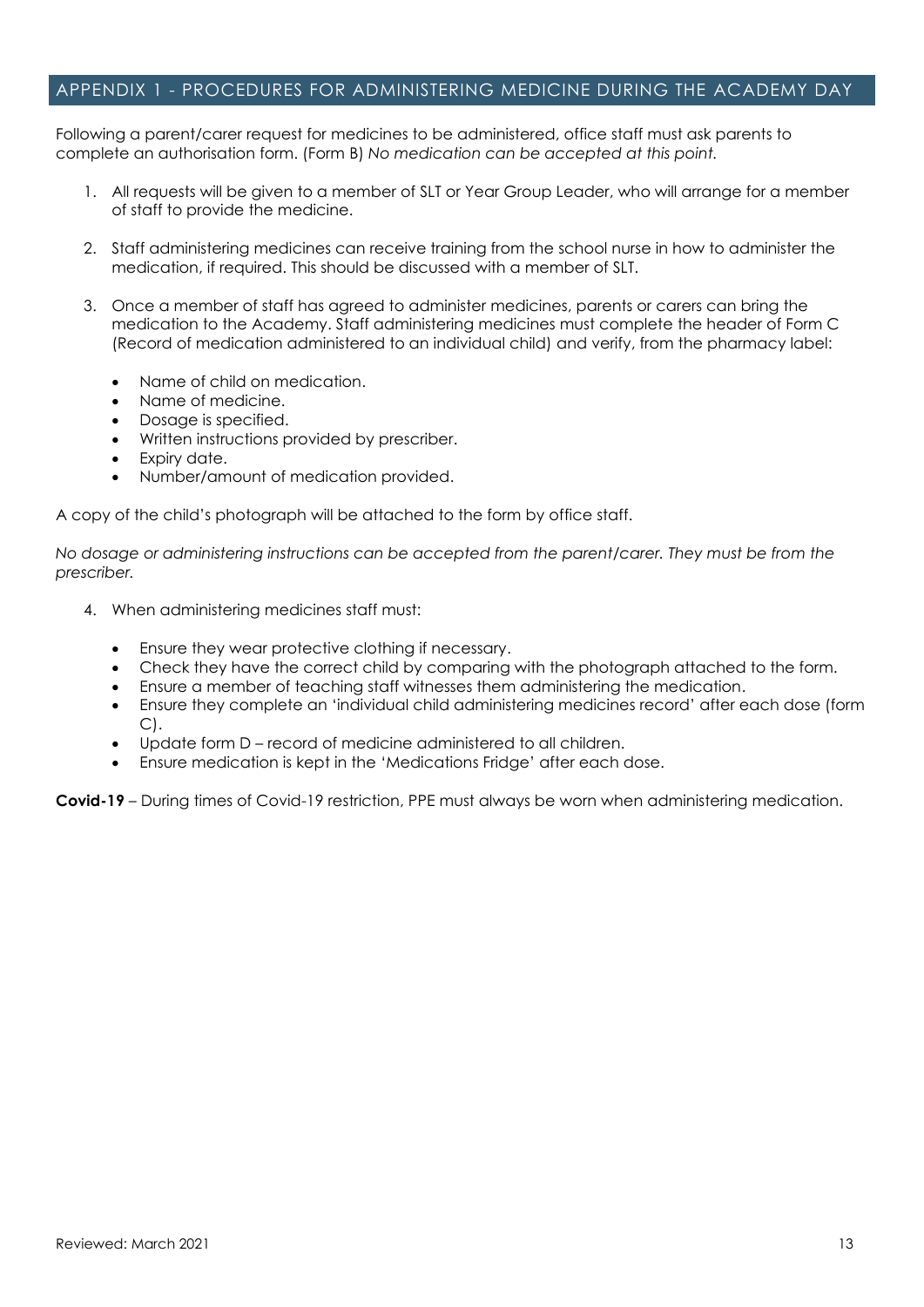#### APPENDIX 2 - PROCEDURES FOR ADMINISTERING MEDICINE DURING RESIDENTIAL TRIPS

- 1. Parents wishing staff to administer medicines during residential trips must complete an authorisation form (Form B – Appendix 5) prior to trip departure date.
- 2. Requests will be considered by a member of SLT, and staff accompanying children on the trip will be asked to volunteer to administer medicines.
- 3. Once a member of staff has agreed to administer medicines, parents or carers can bring the medication into the Academy. This should not be done on the day of departure for the trip but should be done in advance when possible.
- 4. Staff administering medicines must complete the header of form C 'Record of medicines administered to an individual child' and attach a photo of the child to it. Before giving any medication and verify (using the pharmacy label):
	- a. Name of child on medication.
	- b. Name of medicine.
	- c. Dosage is specified.
	- d. Written instructions provided by prescriber.
	- e. Expiry date.
	- f. Number/amount of medication provided.

*No dosage or administering instructions can be accepted from the parent/carer. They must be from the prescriber.*

- 5. Record the child on form G Educational Visits Log of children requiring medication.
- 6. All medicines must be kept in secure, locked containers throughout the duration of the trip.
- 7. One identified person is responsible for administering each child's medicines on the trip. (For example, adult A administers child A's medicine.)
- 8. When administering medicines staff must:
	- a. Ensure they wear protective clothing if necessary.
	- b. Check they have the correct child by comparing with the photograph attached to the form.
	- c. Ensure a member of teaching staff witnesses them administering the medication.
	- d. Ensure they complete an 'individual child administering medicines record' after each dose (form C).
	- e. Update 'Educational Visits Log of children requiring medication (form G part B).
	- f. Ensure medication is kept in the medications fridge after each dose.
- 9. At the end of the trip all medicines must be returned to parents.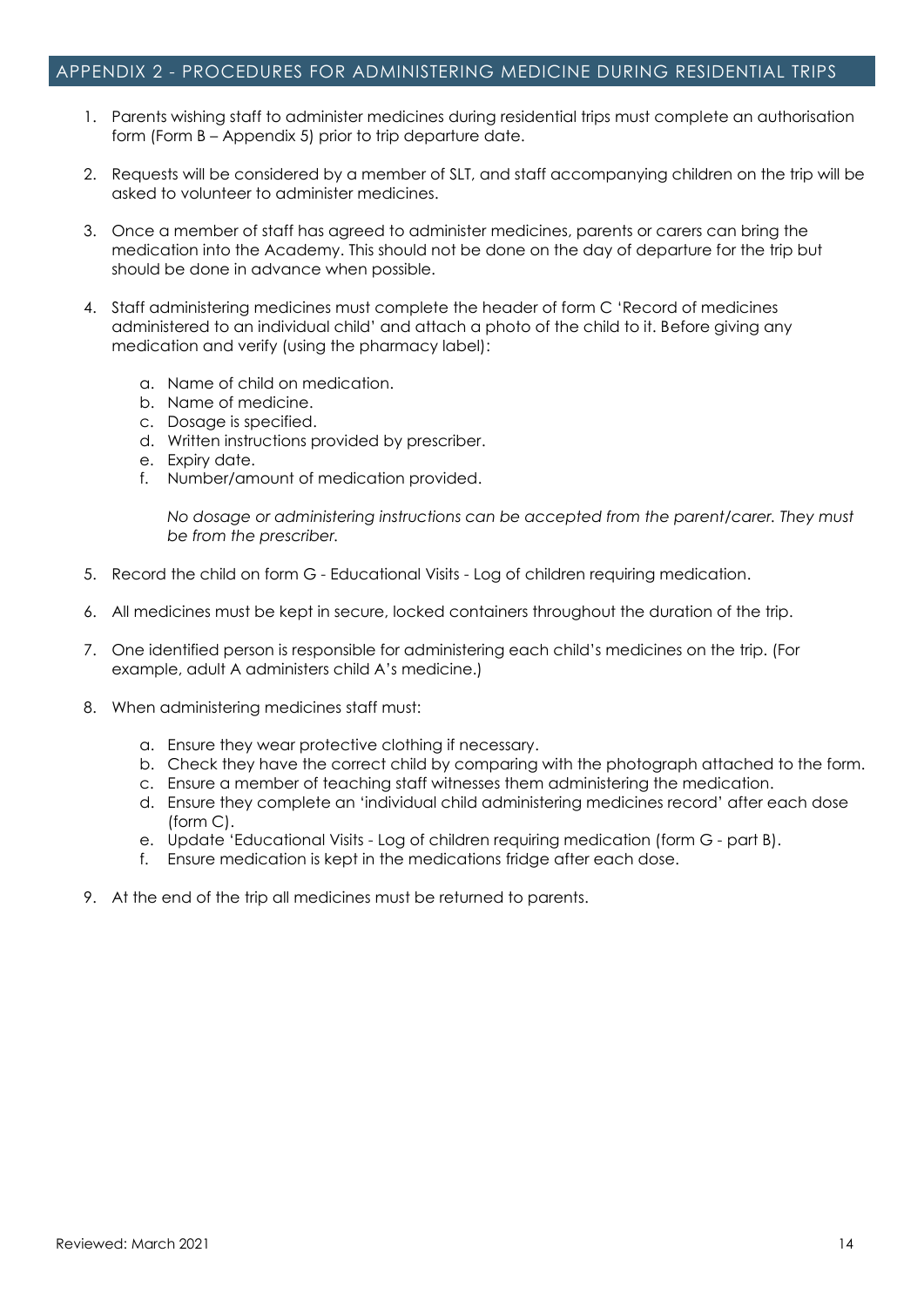#### APPENDIX 3 - PROCEDURES FOR ADMINISTERING EMERGENCY ASTHMA INHALER.

- 1. Parents must tick to give consent on the form giving consent for the child's regular inhaler.
- 2. If a child presents as needing an inhaler then an emergency inhaler can be used.
- 3. These are kept in the medical room in the Academy office.
- 4. A spacer must be attached.
- 5. The child should administer the recommended dose, with adult support if needed.
- 6. Parent/Carer of the child must be informed immediately.
- 7. The adult present must complete an 'individual child administering medicines record' after each dose (form C).
- 8. Parents/Carer must supply a new asthma inhaler as soon as possible.

**Covid-19** – If the emergency inhaler is used during a period of Covid-19 restriction, it should be disposed of and a new inhaler sourced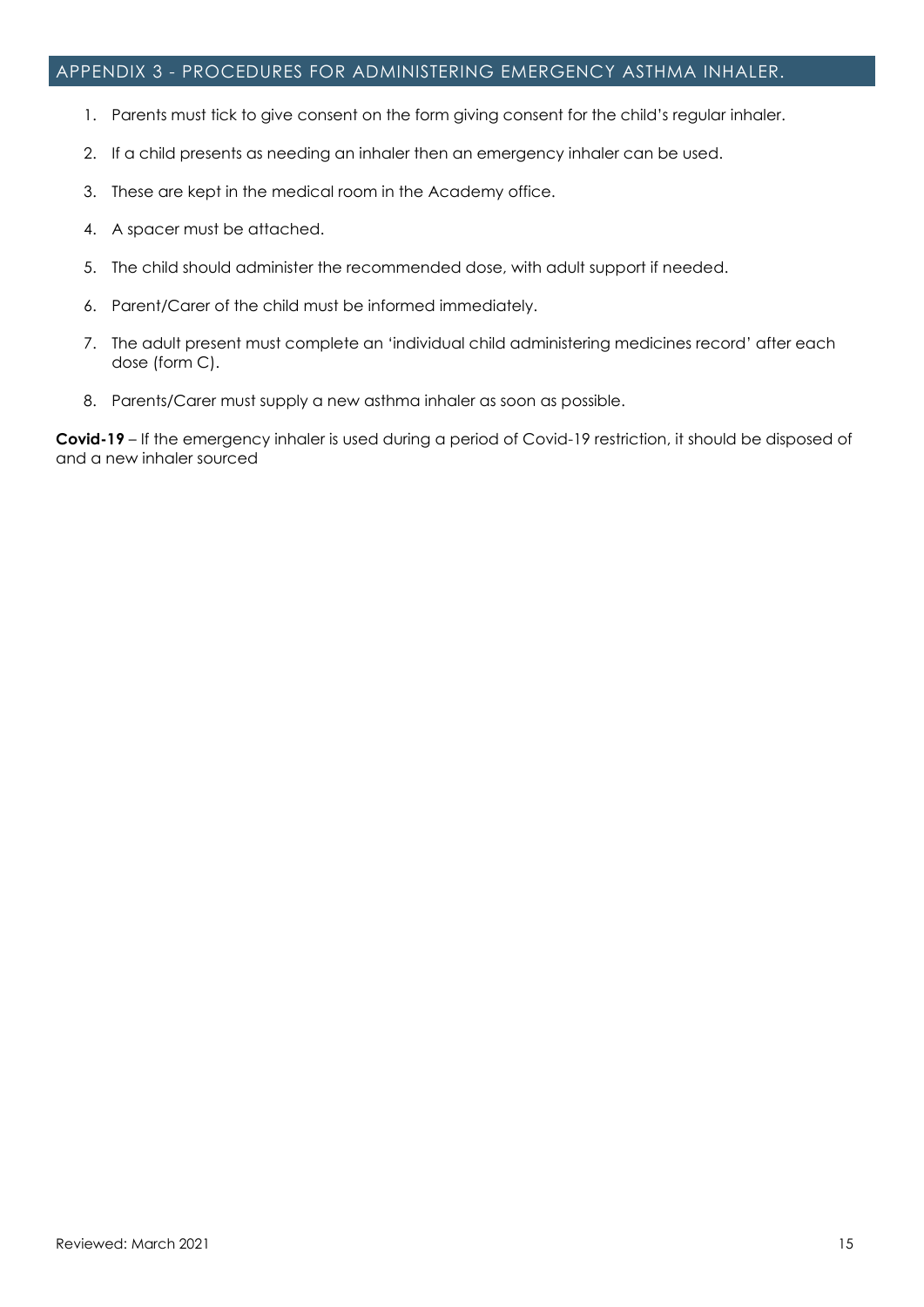## APPENDIX 4 - FORM A: INDIVIDUAL HEALTHCARE PLAN

| Name of Academy/setting        |  |
|--------------------------------|--|
| Child's name                   |  |
| Group/class/form               |  |
| Date of birth                  |  |
| Child's address                |  |
| Medical diagnosis or condition |  |
| Date                           |  |
| Review date                    |  |

| <b>Family Contact Information</b> |  |
|-----------------------------------|--|
| Name                              |  |
| Phone no. (work)                  |  |
| (home)                            |  |
| (mobile)                          |  |
| Name                              |  |
| Relationship to child             |  |
| Phone no. (work)                  |  |
| (home)                            |  |
| (mobile)                          |  |
|                                   |  |

| Clinic/Hospital Contact |  |
|-------------------------|--|
| Name                    |  |

Phone no.

G.P.

Name

Phone no.

Who is responsible for providing support in the Academy

Describe medical needs and give details of child's symptoms, triggers, signs, treatments, facilities, equipment or devices, environmental issues etc

Name of medication, dose, method of administration, when to be taken, side effects, contraindications, administered by/self-administered with/without supervision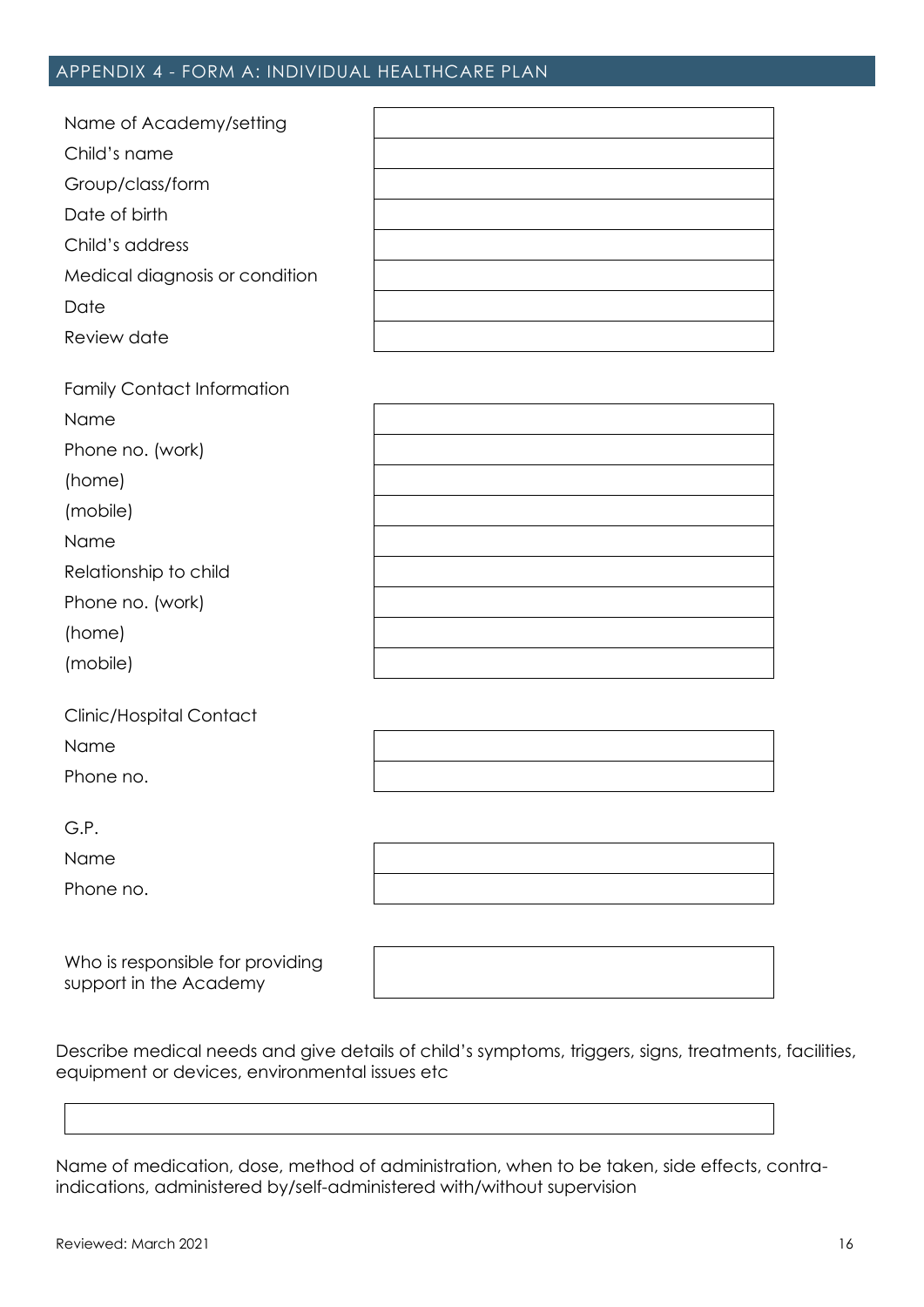Daily care requirements

Specific support for the student's educational, social and emotional needs

Arrangements for Academy visits/trips etc

Other information

Describe what constitutes an emergency, and the action to take if this occurs

Who is responsible in an emergency *(state if different for off-site activities)*

Plan developed with

Staff training needed/undertaken – who, what, when

Form copied to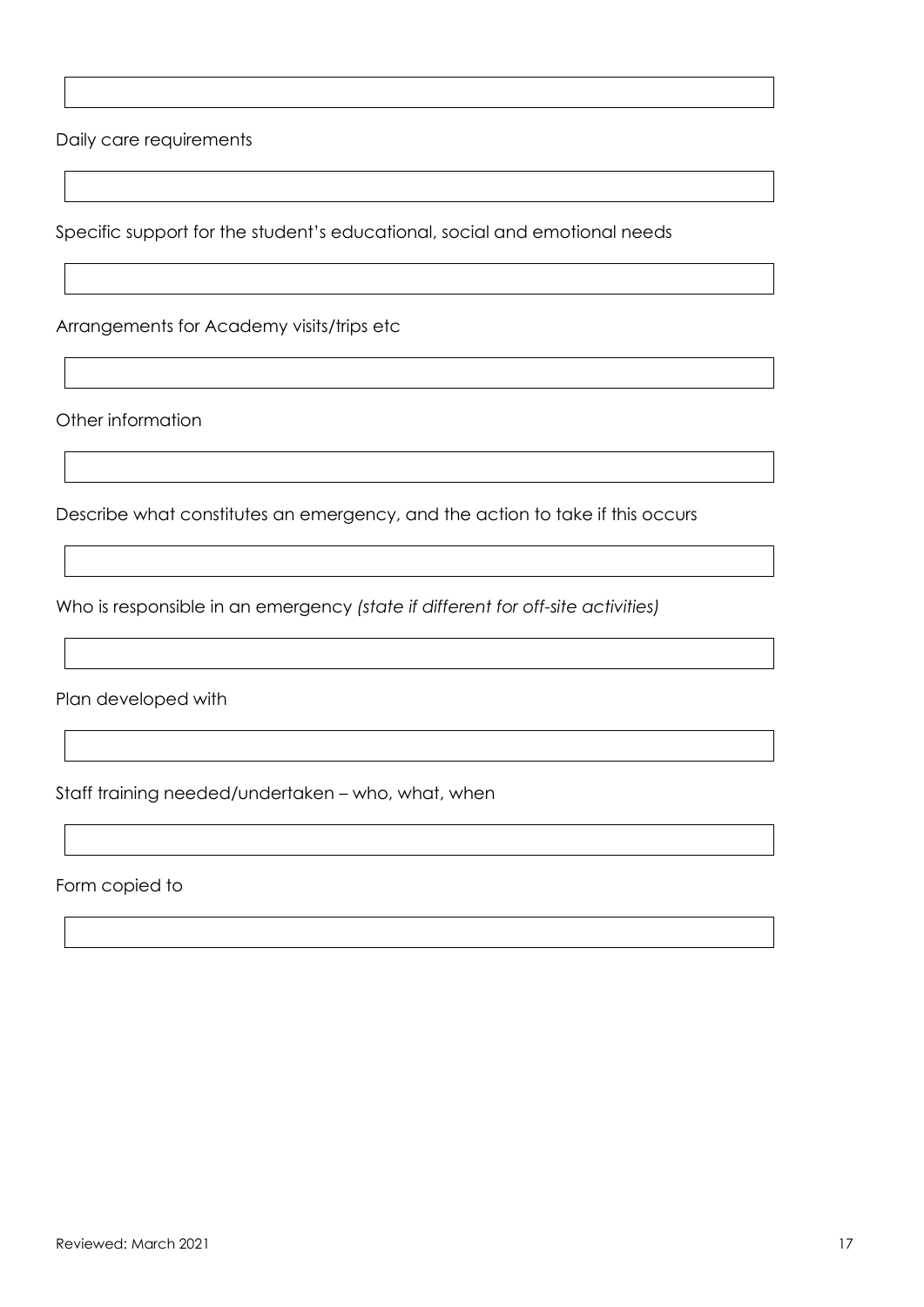#### APPENDIX 5 - FORM B: PARENTAL AGREEMENT FOR SETTING TO ADMINISTER MEDICINE

The Academy/setting will not give your child medicine unless you complete and sign this form, and the Academy or setting has a policy that the staff can administer medicine.

| Date for review to be initiated by                                                                                                        |                                          |
|-------------------------------------------------------------------------------------------------------------------------------------------|------------------------------------------|
| Name of Academy/setting                                                                                                                   |                                          |
| Name of child                                                                                                                             |                                          |
| Date of birth                                                                                                                             |                                          |
| Group/class/form                                                                                                                          |                                          |
| Medical condition or illness                                                                                                              |                                          |
|                                                                                                                                           |                                          |
| If this permission is for a salbutamol<br>inhaler, do you consent for the<br>Academy's emergency inhaler to be<br>administered if needed? | YES/NO<br>(please delete as appropriate) |
| Medicine                                                                                                                                  |                                          |
| Name/type of medicine<br>(as described on the container)                                                                                  |                                          |
| Expiry date                                                                                                                               |                                          |
| Dosage and method                                                                                                                         |                                          |
| Timing                                                                                                                                    |                                          |
| Special precautions/other instructions                                                                                                    |                                          |
| Are there any side effects that the<br>Academy/setting needs to know<br>apout?                                                            |                                          |
| Self-administration $-$ y/n                                                                                                               |                                          |
| Procedures to take in an emergency                                                                                                        |                                          |
| NB: Medicines must be in the original container as dispensed by the pharmacy                                                              |                                          |
| <b>Contact Details</b>                                                                                                                    |                                          |
| Name                                                                                                                                      |                                          |
| Daytime telephone no.                                                                                                                     |                                          |
| Relationship to child                                                                                                                     |                                          |
| Address                                                                                                                                   |                                          |
| I understand that I must deliver the                                                                                                      | [agreed member of staff]                 |

The above information is, to the best of my knowledge, accurate at the time of writing and I give consent to Academy/setting staff administering medicine in accordance with the Academy/setting policy. I will inform the Academy/setting immediately, in writing, if there is any change in dosage or frequency of the medication or if the medicine is stopped.

Signature(s) \_\_\_\_\_\_\_\_\_\_\_\_\_\_\_\_\_\_\_\_\_\_\_\_ Date \_\_\_\_\_\_\_\_\_\_\_\_\_\_\_\_\_\_\_\_\_\_\_\_\_\_\_\_\_\_\_\_\_\_\_\_

medicine personally to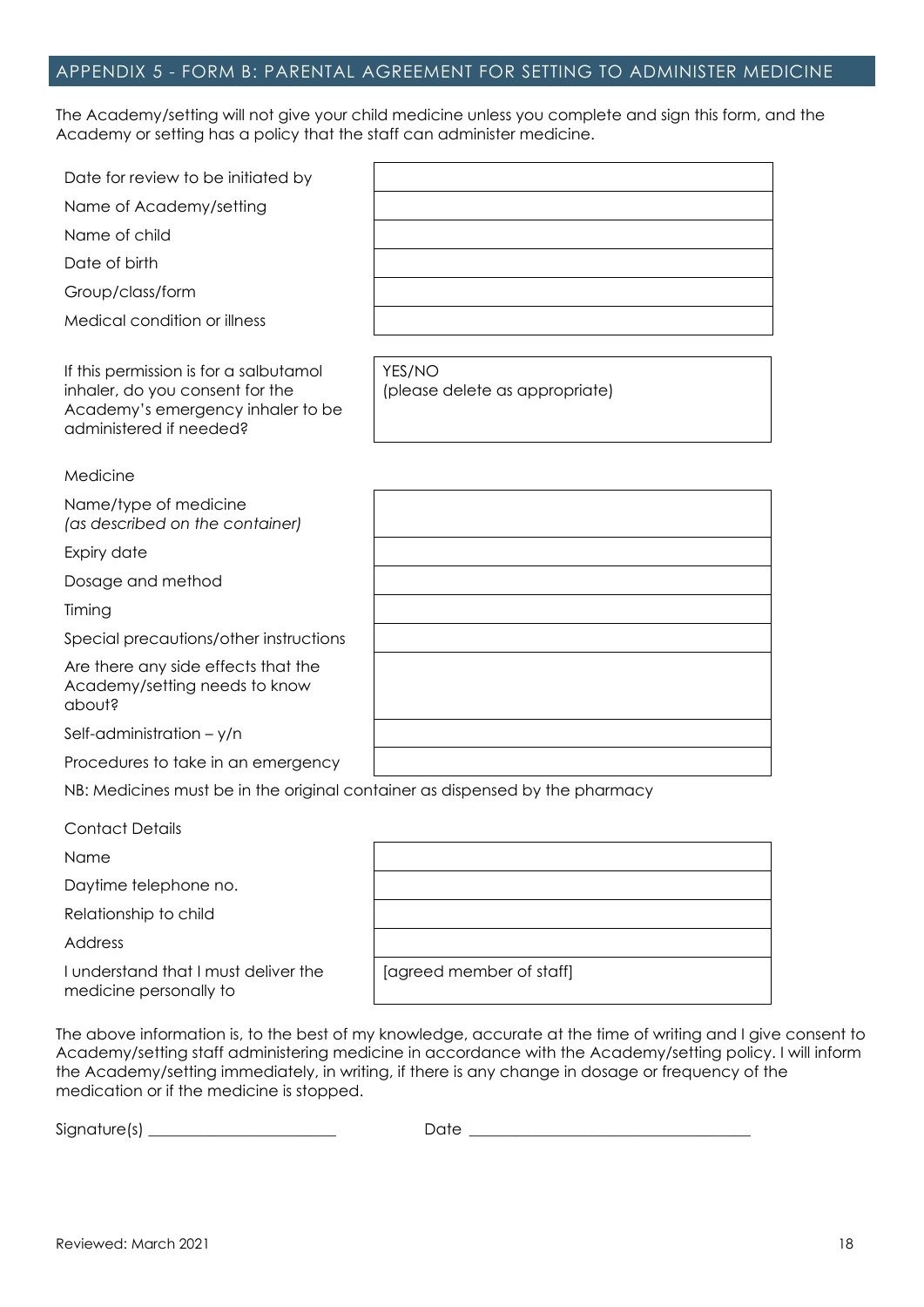# APPENDIX 6 – FORM C: RECORD OF MEDICINE ADMINISTERED TO AN INDIVIDUAL CHILD

| Name of Academy/setting          |  |
|----------------------------------|--|
| Name of child                    |  |
| Date medicine provided by parent |  |
| Group/class/form                 |  |
| Quantity received                |  |
| Name and strength of medicine    |  |
| Expiry date                      |  |
| Quantity returned                |  |
| Dose and frequency of medicine   |  |

Staff signature \_\_\_\_\_\_\_\_\_\_\_\_\_\_\_\_\_\_\_\_\_\_\_\_\_\_\_\_\_\_

Signature of parent \_\_\_\_\_\_\_\_\_\_\_\_\_\_\_\_\_\_\_\_\_\_\_\_\_\_\_\_\_

| Date                       |  |  |
|----------------------------|--|--|
| Time given                 |  |  |
| Dose given                 |  |  |
| Name of member of<br>staff |  |  |
| Staff initials             |  |  |
|                            |  |  |
| Date                       |  |  |
| Time given                 |  |  |

| time given                 |  |  |
|----------------------------|--|--|
| Dose given                 |  |  |
| Name of member of<br>staff |  |  |
| Staff initials             |  |  |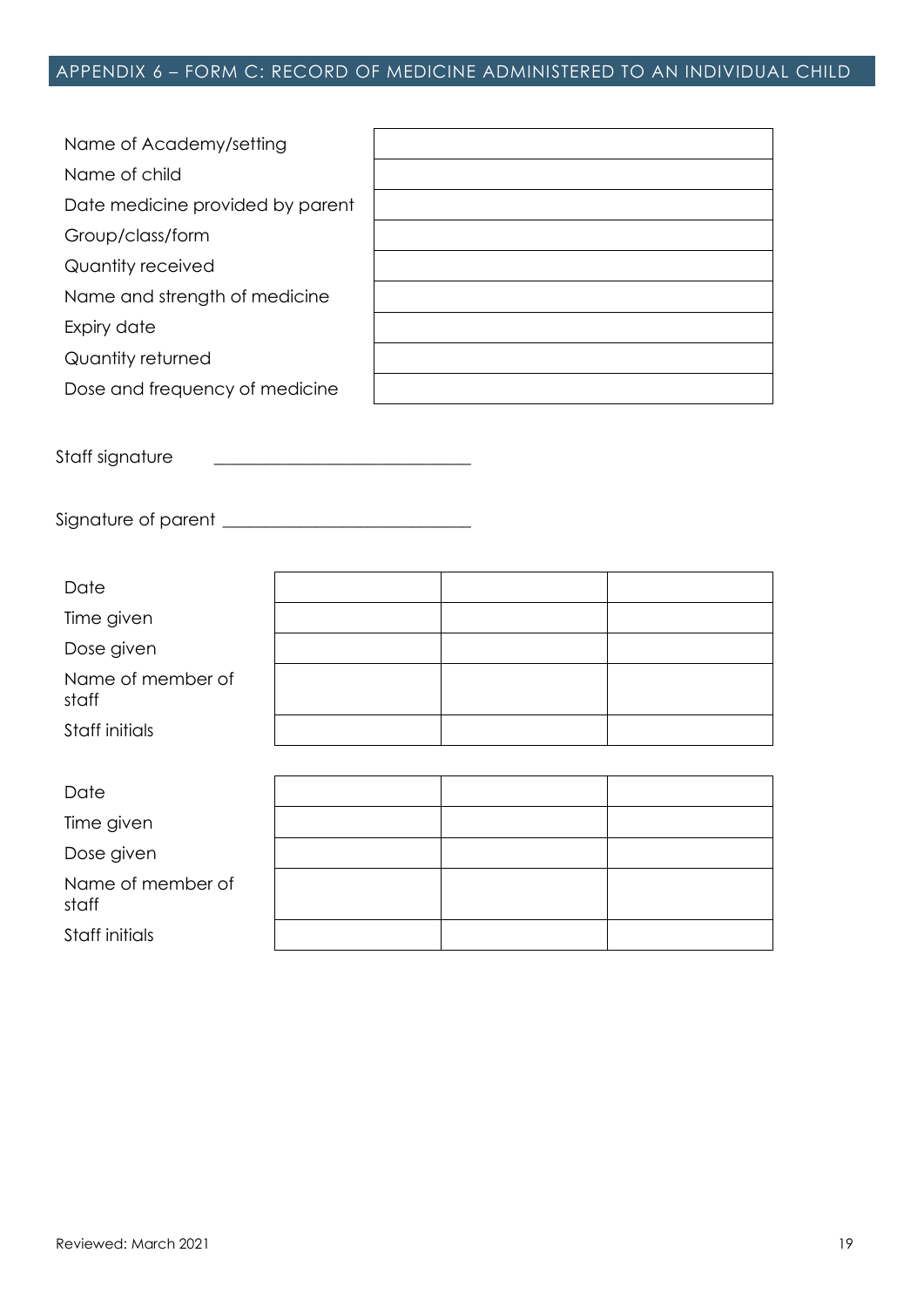C: Record of medicine administered to an individual child (Continued)

| Date                       |  |  |
|----------------------------|--|--|
| Time given                 |  |  |
| Dose given                 |  |  |
| Name of member of<br>staff |  |  |
| Staff initials             |  |  |
|                            |  |  |
| Date                       |  |  |
| Time given                 |  |  |
| Dose given                 |  |  |
| Name of member of<br>staff |  |  |
| Staff initials             |  |  |
|                            |  |  |
| Date                       |  |  |
| Time given                 |  |  |
| Dose given                 |  |  |
| Name of member of<br>staff |  |  |
| Staff initials             |  |  |
|                            |  |  |
| Date                       |  |  |
| Time given                 |  |  |
| Dose given                 |  |  |
| Name of member of<br>staff |  |  |
| Staff initials             |  |  |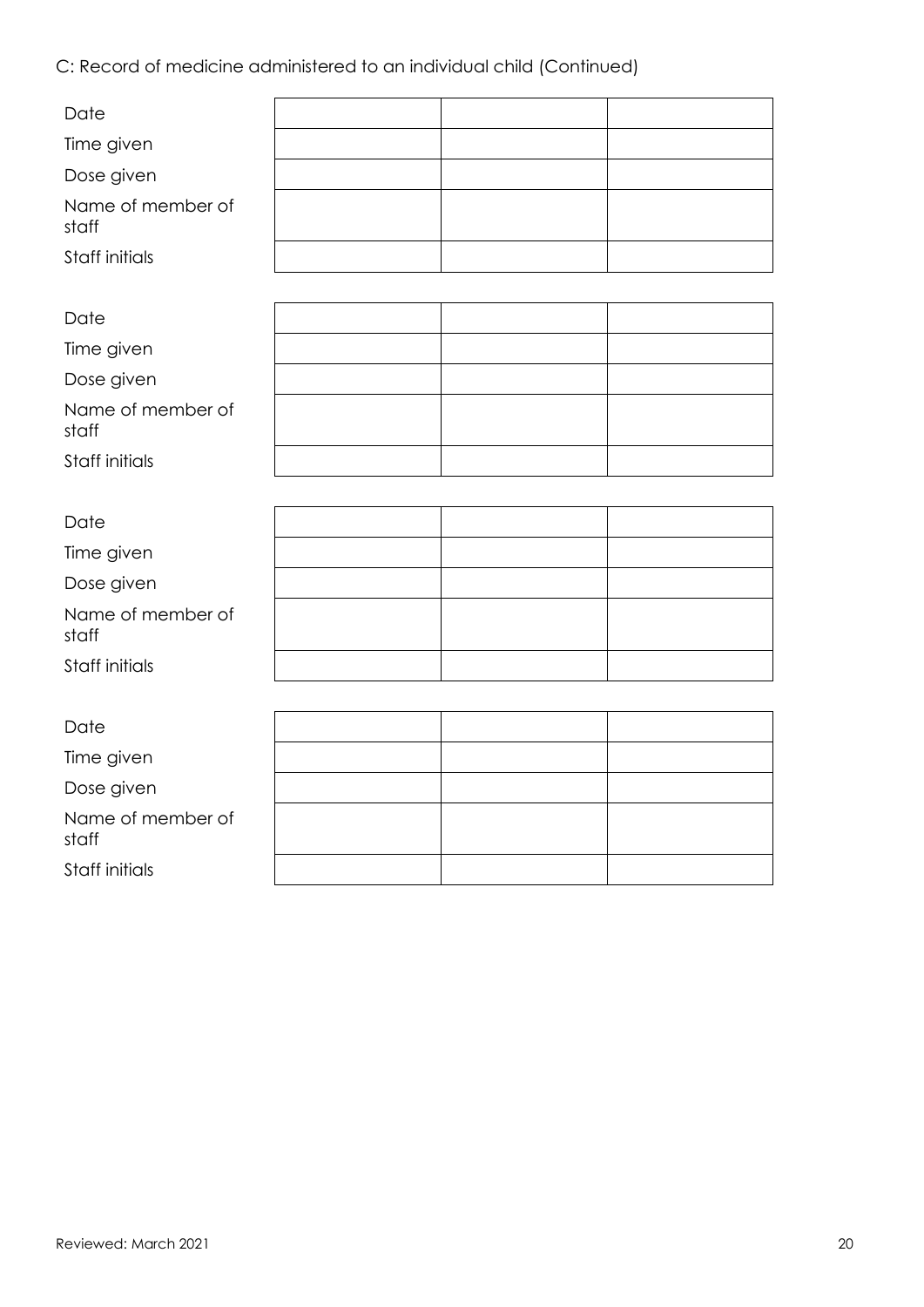# APPENDIX 7 - FORM D: RECORD OF MEDICINE ADMINISTERED TO ALL CHILDREN

| Name of<br>Academy/setting |              |      |                     |            |               |                       |            |
|----------------------------|--------------|------|---------------------|------------|---------------|-----------------------|------------|
| Date                       | Child's name | Time | Name of<br>medicine | Dose given | Any reactions | Signature<br>of staff | Print name |
|                            |              |      |                     |            |               |                       |            |
|                            |              |      |                     |            |               |                       |            |
|                            |              |      |                     |            |               |                       |            |
|                            |              |      |                     |            |               |                       |            |
|                            |              |      |                     |            |               |                       |            |
|                            |              |      |                     |            |               |                       |            |
|                            |              |      |                     |            |               |                       |            |
|                            |              |      |                     |            |               |                       |            |
|                            |              |      |                     |            |               |                       |            |
|                            |              |      |                     |            |               |                       |            |
|                            |              |      |                     |            |               |                       |            |
|                            |              |      |                     |            |               |                       |            |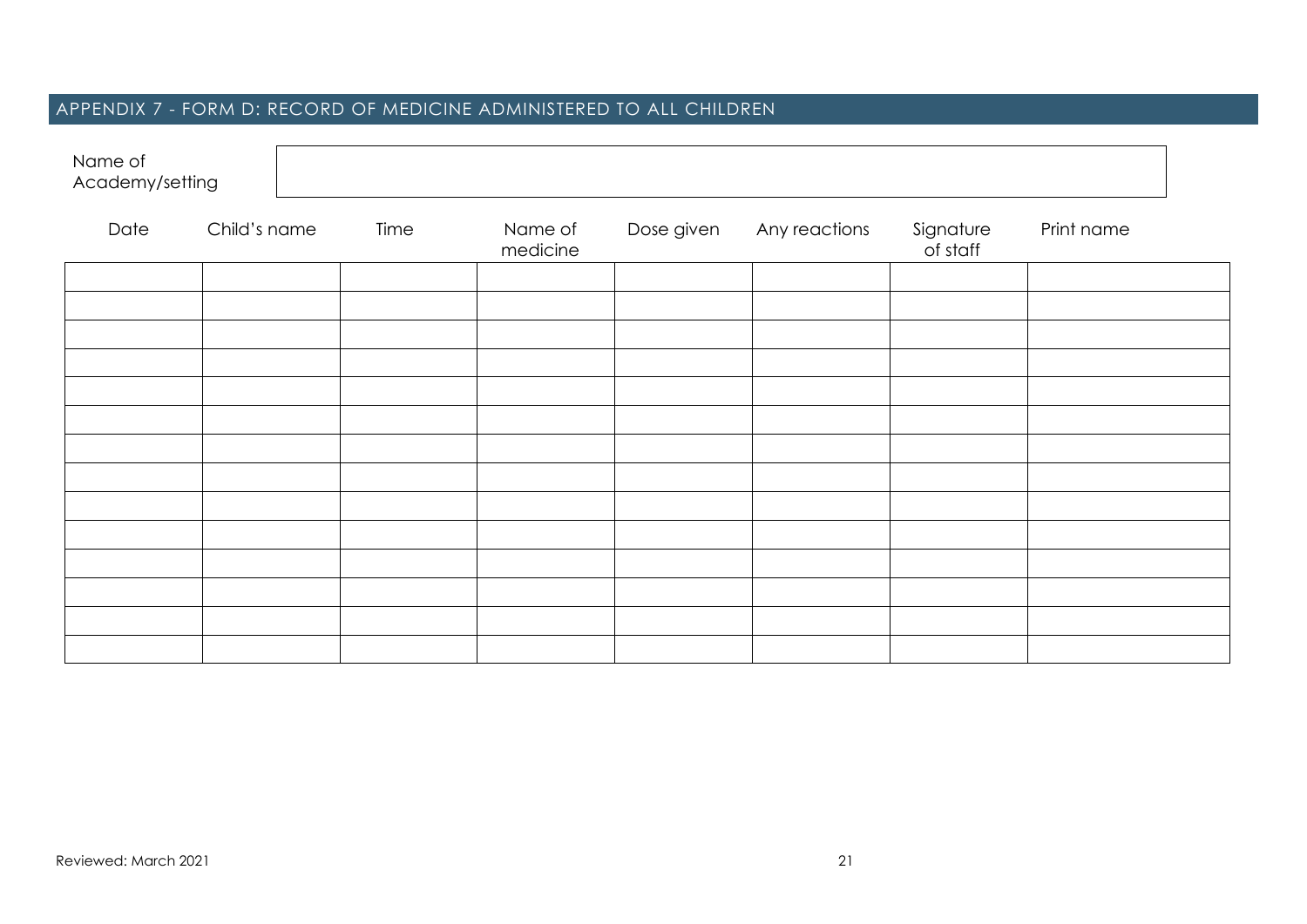# APPENDIX 8 – FORM E (STR) STAFF TRAINING RECORD

| Staff Training Record - Administrations of Medicines |  |
|------------------------------------------------------|--|
| Name of Academy /<br>setting                         |  |
| Name                                                 |  |

| Type of Training received                                                                                                                                   |                                                                    |  |  |  |
|-------------------------------------------------------------------------------------------------------------------------------------------------------------|--------------------------------------------------------------------|--|--|--|
|                                                                                                                                                             |                                                                    |  |  |  |
|                                                                                                                                                             |                                                                    |  |  |  |
|                                                                                                                                                             |                                                                    |  |  |  |
| Date of Training                                                                                                                                            |                                                                    |  |  |  |
| Completed                                                                                                                                                   |                                                                    |  |  |  |
| Training provided by                                                                                                                                        |                                                                    |  |  |  |
|                                                                                                                                                             |                                                                    |  |  |  |
| Profession and Title                                                                                                                                        |                                                                    |  |  |  |
| I confirm that the member of staff named above has received the training and is competent to<br>carry out any necessary treatment covered in this training. |                                                                    |  |  |  |
| Signed:                                                                                                                                                     |                                                                    |  |  |  |
|                                                                                                                                                             | I recommend that this training is updated (please state how often) |  |  |  |
|                                                                                                                                                             |                                                                    |  |  |  |
|                                                                                                                                                             | I confirm that I have received the training detailed above.        |  |  |  |
| <b>Staff Signature</b>                                                                                                                                      |                                                                    |  |  |  |
| Date                                                                                                                                                        |                                                                    |  |  |  |
| <b>Suggested Review Date</b>                                                                                                                                |                                                                    |  |  |  |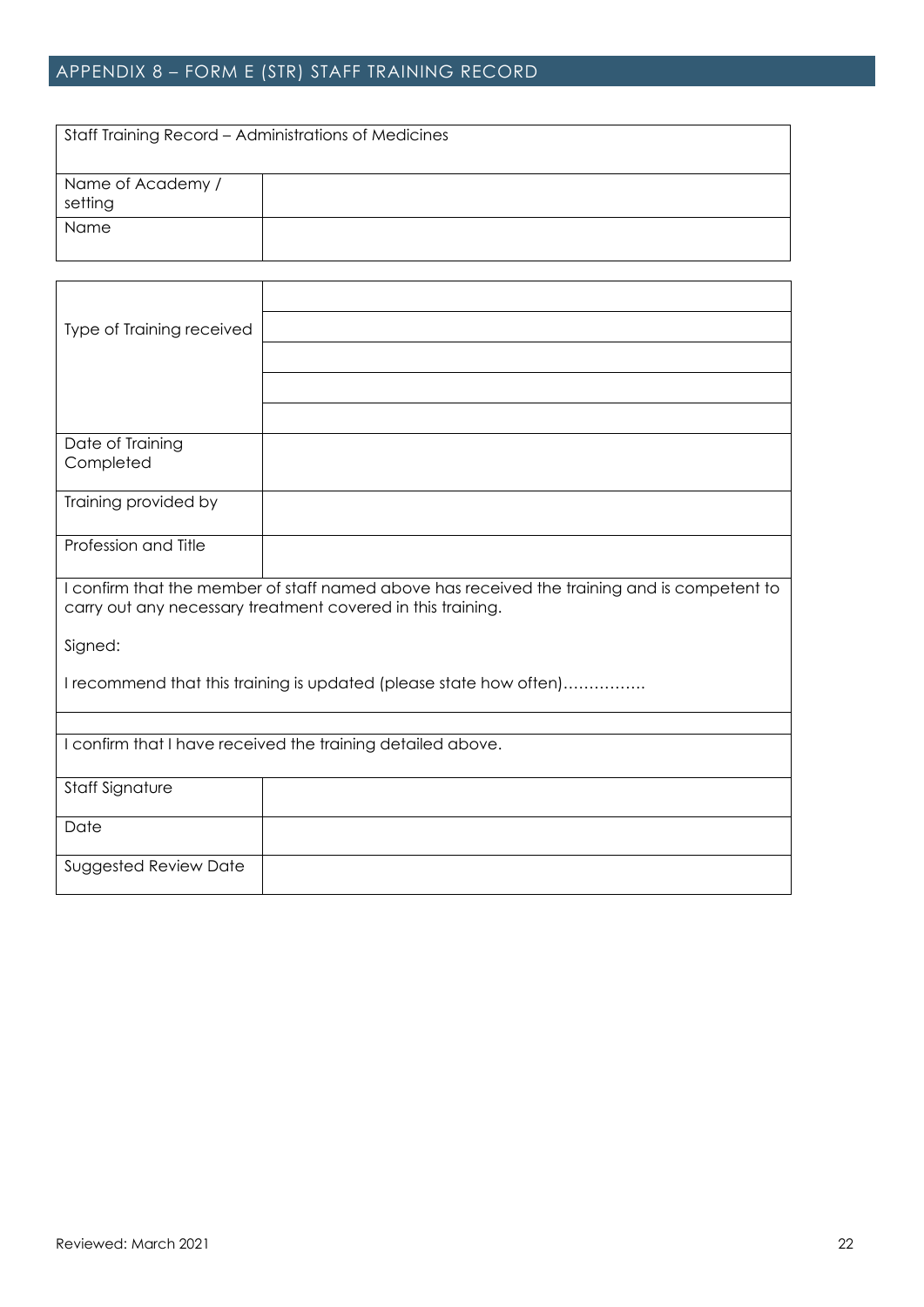# APPENDIX 9 – FORM F - CONTROLLED DRUG RECORD

Name of Child: ……………………………………D.O.B: …………

Class: ………………………

| Date & Time | Medication In | Medication out | Running<br><b>Balance</b> | Initials of staff<br>members |  |
|-------------|---------------|----------------|---------------------------|------------------------------|--|
|             |               |                |                           |                              |  |
|             |               |                |                           |                              |  |
|             |               |                |                           |                              |  |
|             |               |                |                           |                              |  |
|             |               |                |                           |                              |  |
|             |               |                |                           |                              |  |
|             |               |                |                           |                              |  |
|             |               |                |                           |                              |  |
|             |               |                |                           |                              |  |
|             |               |                |                           |                              |  |

| Dose refused | Name of Parent contacted: | Time: |
|--------------|---------------------------|-------|
| Date:        |                           |       |
|              | <b>Parent Comment:</b>    |       |
|              |                           |       |
|              |                           |       |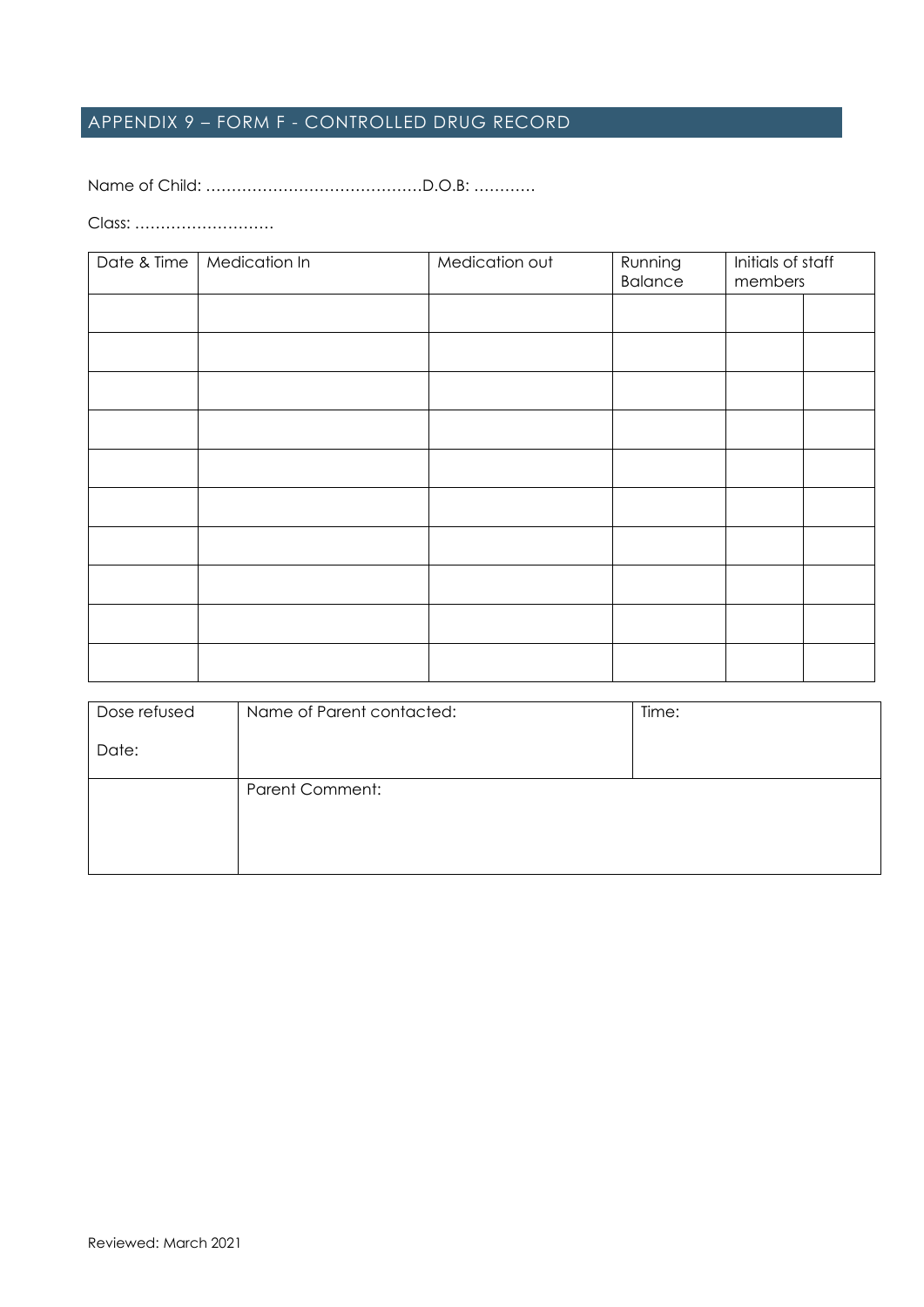## APPENDIX 10 –FORM G (PART A) - EDUCATIONAL VISITS – LOG OF CHILDREN REQUIRING MEDICATION

| <b>Educational Visit:</b> |            |      |      |                    |  |  |
|---------------------------|------------|------|------|--------------------|--|--|
| Date:                     |            |      |      |                    |  |  |
| Year Group / Class:       |            |      |      |                    |  |  |
| Child's Name              | Medication | Dose | Time | Medicine<br>Packed |  |  |
|                           |            |      |      |                    |  |  |
|                           |            |      |      |                    |  |  |
|                           |            |      |      |                    |  |  |
|                           |            |      |      |                    |  |  |
|                           |            |      |      |                    |  |  |
|                           |            |      |      |                    |  |  |
|                           |            |      |      |                    |  |  |
|                           |            |      |      |                    |  |  |
|                           |            |      |      |                    |  |  |
|                           |            |      |      |                    |  |  |
|                           |            |      |      |                    |  |  |
|                           |            |      |      |                    |  |  |
|                           |            |      |      |                    |  |  |
|                           |            |      |      |                    |  |  |
|                           |            |      |      |                    |  |  |
|                           |            |      |      |                    |  |  |
|                           |            |      |      |                    |  |  |
|                           |            |      |      |                    |  |  |
|                           |            |      |      |                    |  |  |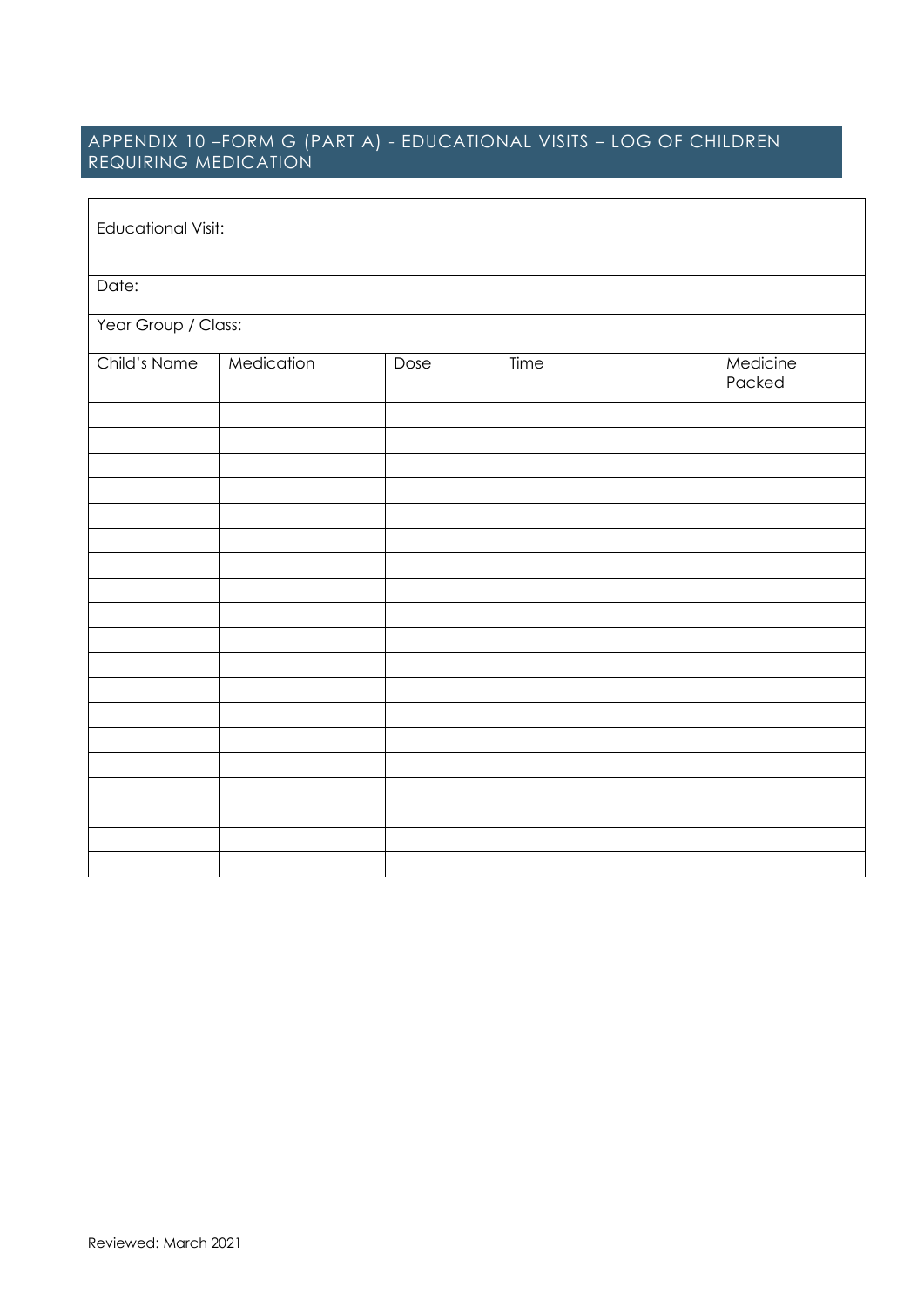#### FORM G – Part B

Record of medicines administered to all children

## Name of Academy:

| Child's | Time | Name of | Dose     | Any   | Signatures | Staff    |
|---------|------|---------|----------|-------|------------|----------|
|         |      |         |          |       |            | Names    |
|         |      |         |          |       |            |          |
|         |      |         |          |       |            |          |
|         |      |         |          |       |            |          |
|         |      |         |          |       |            |          |
|         |      |         |          |       |            |          |
|         |      |         |          |       |            |          |
|         |      |         |          |       |            |          |
|         |      |         |          |       |            |          |
|         |      |         |          |       |            |          |
|         |      |         |          |       |            |          |
|         |      |         |          |       |            |          |
|         |      |         |          |       |            |          |
|         |      |         |          |       |            |          |
|         |      |         |          |       |            |          |
|         |      |         |          |       |            |          |
|         |      |         |          |       |            |          |
|         |      |         |          |       |            |          |
|         |      |         |          |       |            |          |
|         |      |         |          |       |            |          |
|         |      |         |          |       |            |          |
|         |      |         |          |       |            |          |
|         |      |         |          |       |            |          |
|         |      |         |          |       |            |          |
|         |      |         |          |       |            |          |
|         | name |         | medicine | Given | reactions  | of staff |

| Date:         | Name of Parent contacted: | Time: |
|---------------|---------------------------|-------|
| Child's Name: |                           |       |
| Dose refused: | <b>Parent Comment:</b>    |       |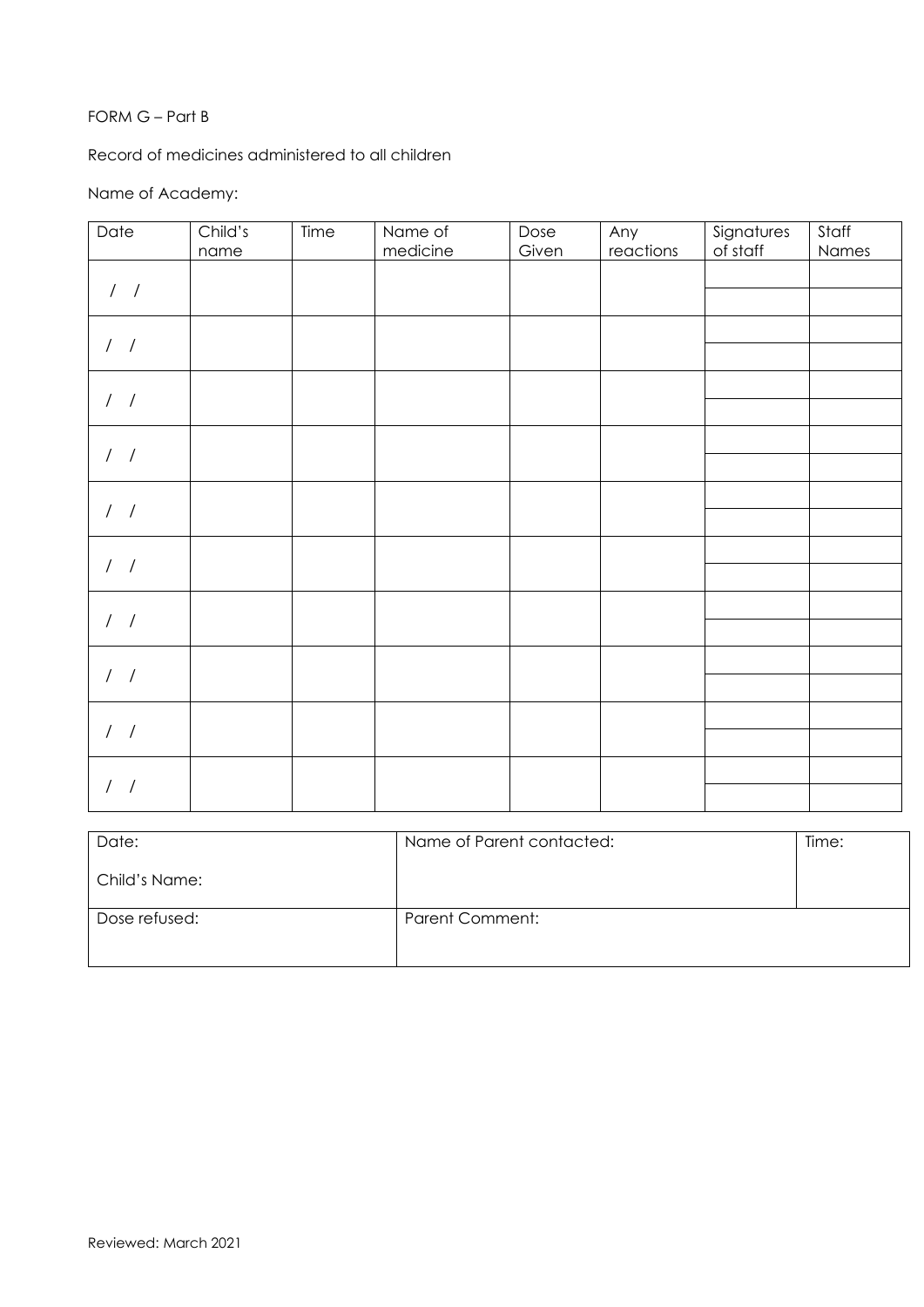# APPENDIX 11 – FORM H CONTACTING EMERGENCY SERVICES



Request for an ambulance.

Dial 999, ask for an ambulance and be ready with the following information.

| Ι. | Your telephone number                                                                                           |  |
|----|-----------------------------------------------------------------------------------------------------------------|--|
|    | 2. Give your location                                                                                           |  |
|    | 3. State that the post code is                                                                                  |  |
|    | 4. Give exact location in the Academy                                                                           |  |
| 5. | Give your name                                                                                                  |  |
| 6. | Give Name of child and a brief description<br>of the child's symptoms                                           |  |
| 7. | Inform ambulance control of the best<br>entrance and state that the crew will be met<br>and taken to the child. |  |
| 8. | Stay with the child and keep the operator<br>informed of any change in behaviour.                               |  |

Speak clearly and slowly and be ready to repeat information if asked

Keep a completed copy of this form by the telephone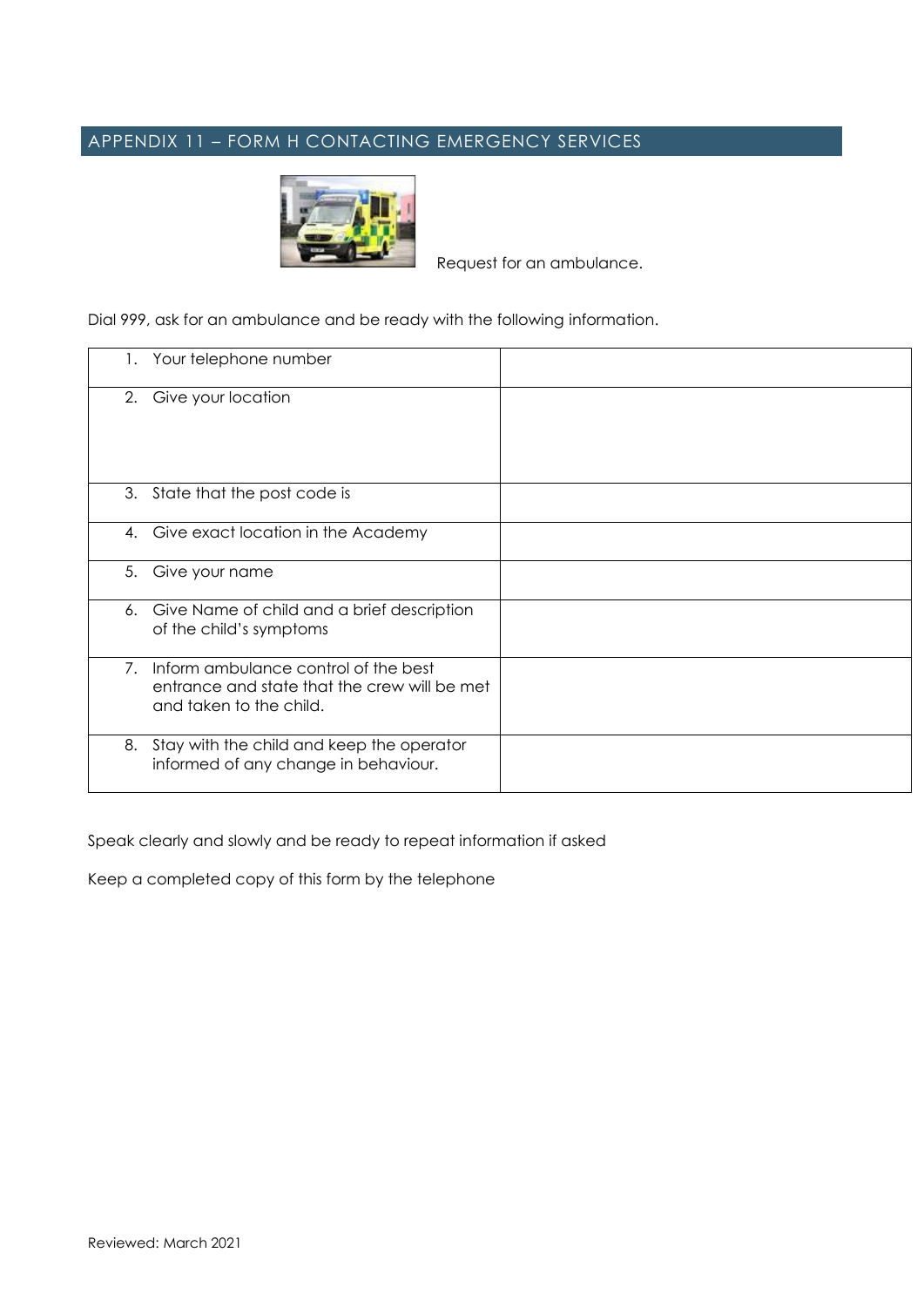# APPENDIX 12 – FORM I – SPILLAGES OF MEDICINES

| Name of Child           |  |
|-------------------------|--|
| Class                   |  |
| Date                    |  |
| Medication              |  |
| Amount Spilled          |  |
| Parent / Carer informed |  |
| <b>Staff Name</b>       |  |
| Staff Signature         |  |
| <b>Staff Name</b>       |  |
| Staff Signature         |  |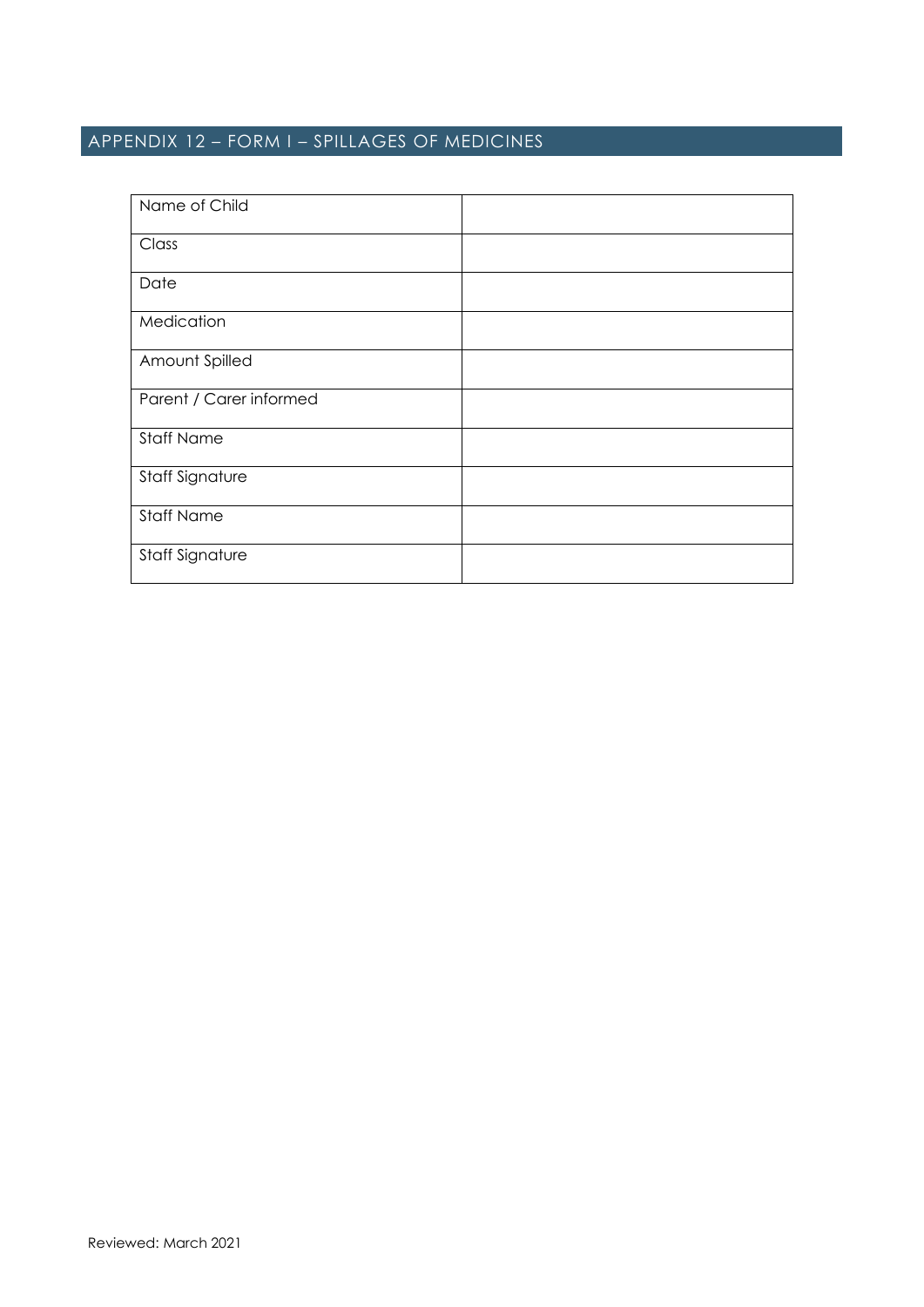#### APPENDIX 13 – NOTE J – ADMINISTRATION OF NON-PRESCRIPTION MEDICATION

The Academy will not normally administer non-prescription medication. This will only be done in exceptional circumstances and only a defined set of medicines will be administered.

#### EDUCATIONAL VISITS:

#### Travel Sickness Pills

Where students are travelling for periods of more than half an hour, the Academy will accept travel sickness pills for the children to take on the return journey.

One day pills are effective and should be taken as a preference where possible before the child comes to the Academy.

Travel sickness pills will only be accepted where the Academy has a written statement (Form B) from the parent stating the medication has been taken before with no adverse reaction AND the child is on no other medication.

Where a child is on other medication, the Academy will require additional official written permission from a doctor or pharmacist stating that no reaction between the prescribed and non-prescribed medication can take place.

Form G should be completed and the tablet should be given to the lead staff member in a clearly labelled envelope with administration instructions and child's name. The tablet will be given back to the child at the appropriate time for them to self-administer (recorded on Form G).

#### RESIDENTIAL VISITS:

#### Analgesia

Allowed Medication: Calpol (liquid paracetamol) Calprofen (liquid ibroprofen)

When children are taken on a residential visit they may develop headaches etc. for a variety of reasons. In these circumstances the Academy will ask for staff volunteers to administer paracetamol (Calpol) OR Ibroprofen solution (calprofen).

These medicines will only be administered if WRITTEN permission (form B – Appendix 5) is given and the medication is provided in pre measured sachets in the original packaging.

The stated medication will only be given where the parent has given a written statement saying the child has had the medication previously with no reaction AND where the child is on no other medication.

Where a child is on other medication, the Academy will require additional official written permission from a doctor or pharmacist stating that no reaction between the prescribed and non-prescribed medication can take place.

Any medication received will be recorded on Form G. If the medication is administered this will be recorded on Form G Part B.

NB - NO CHILD UNDER 16 SHOULD BE GIVEN ASPIRIN